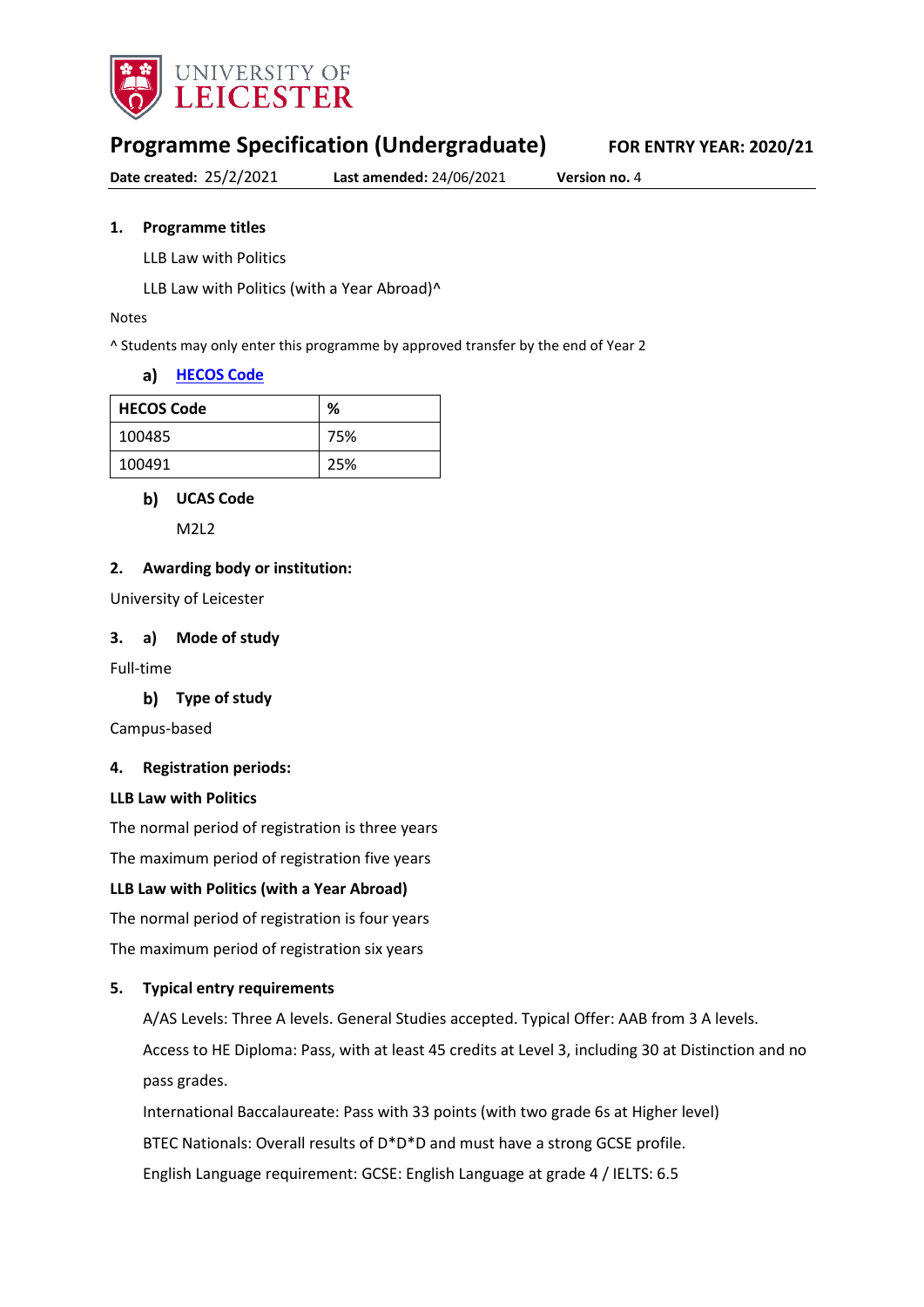## **6. Accreditation of Prior Learning**

APL will not be accepted for exemptions from individual modules, however may be considered for direct entry to year 2, on a case by case basis and subject to the general provisions of the University APL policy.

### **7. Programme aims**

The programme aims to

- provide a stimulating intellectual environment informed by the collective research expertise and teaching strengths of the Law School and the Politics Department
- provide a critical understanding of the legal system and political system and their relationship to one another.
- develop skills in legal reasoning, including problem solving, synthesis and logical analysis;
- develop a knowledge and understanding of political theories and concepts;
- develop a knowledge and understanding of cognate areas of law and politics, including an awareness of principles and values, and of ethics;
- develop an appreciation of the social and policy issues underlying the legal and political processes.
- develop an appreciation of the varying approaches to the study of law and politics adopted by different types of scholars;
- develop transferable skills, particularly in oral and written communication, independent learning including engagement with students' own personal and professional development and integrity, and information handling, including the ability to work with a range of data;
- equip students with subject-specific and transferable skills in preparation for employment not only in the legal profession, but also in a variety of highly skilled and analytical roles in business, finance, education, public policy, public service, social services in the UK and internationally.

For those on the Year Abroad:

- provide an opportunity for Leicester students to spend their third year abroad, studying at a partner institution in Europe or a partner institution on another continent as part of the Study Abroad exchange programme;
- develop study skills in another university following a guided programme of learning for the period spent abroad;
- provide an opportunity for exchange students from partner institutions in another country to study in the United Kingdom;
- provide and build on links between the University of Leicester and its partner institutions;
- develop an awareness of legal education in another country's jurisdiction;
- develop a critical understanding of the national, international or European legal orders;
- develop an appreciation of the different approaches to the study of law adopted by different types of legal scholars both in the United Kingdom and abroad;
- French, Spanish, German and Italian exchanges: develop linguistic skills in a European language.

## **8. Reference points used to inform the programme specification**

- QAA Benchmarking Statement
- Framework for Higher Education Qualifications (FHEQ)
- UK Quality Code for Higher Education
- University Learnin[g Strategy](https://www2.le.ac.uk/offices/sas2/quality/learnteach)
- [University Assessment Strategy](https://www2.le.ac.uk/offices/sas2/quality/learnteach)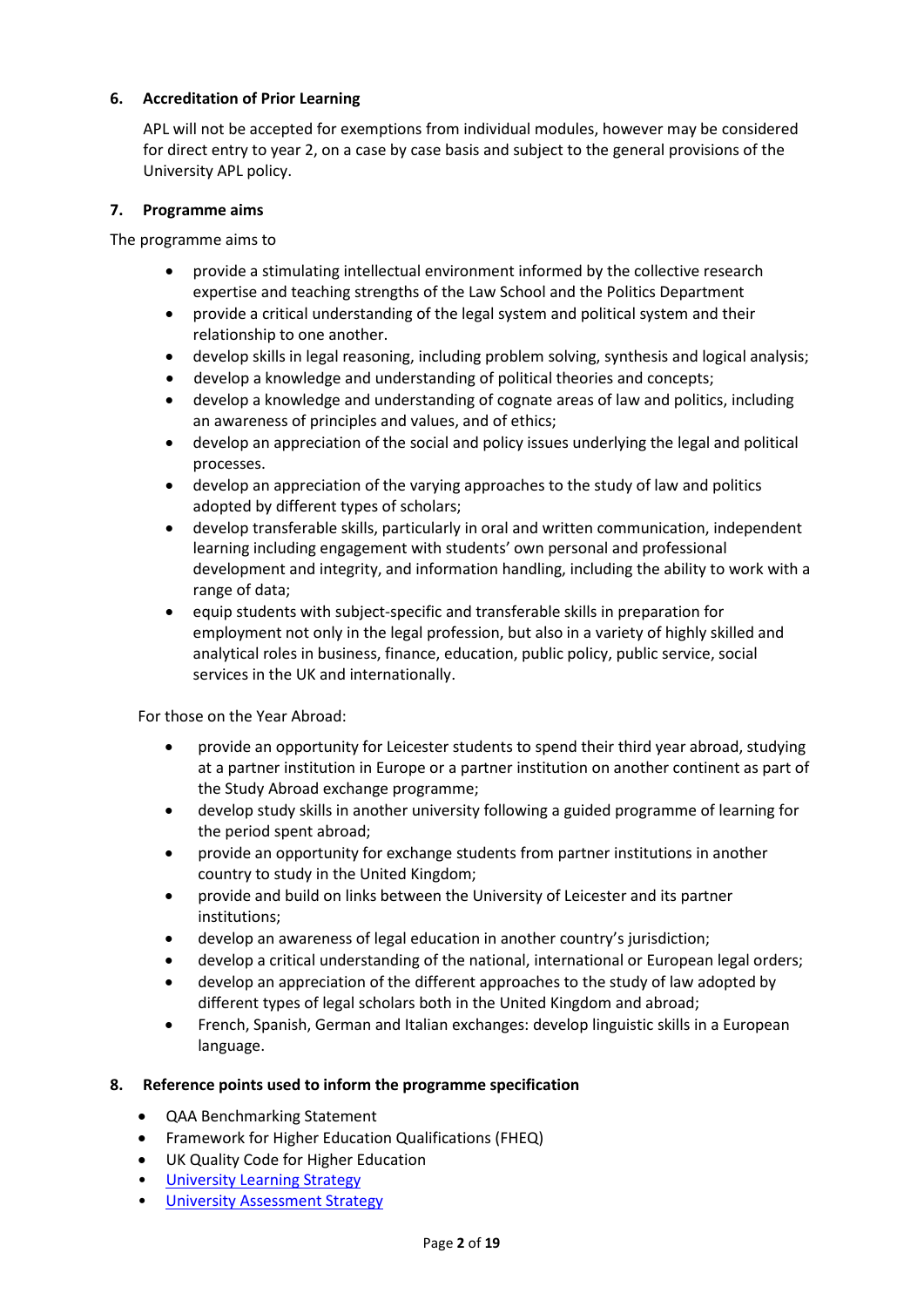- University of Leicester Periodic Developmental Review Report
- External Examiners' reports (annual)
- United Nations Education for Sustainable Development Goals
- Student Destinations Data

#### **9. Programme Outcomes**

Unless otherwise stated, programme outcomes apply to all awards specified in 1. Programme title(s).

### **Discipline specific knowledge and competencies**

i) Mastery of an appropriate body of knowledge

| <b>Intended Learning</b>                                                                                                                                                                                                                                       | <b>Teaching and Learning Methods</b>                                                                                                                                       | <b>How Demonstrated?</b>                                                                                                                                       |
|----------------------------------------------------------------------------------------------------------------------------------------------------------------------------------------------------------------------------------------------------------------|----------------------------------------------------------------------------------------------------------------------------------------------------------------------------|----------------------------------------------------------------------------------------------------------------------------------------------------------------|
| <b>Outcomes</b><br>Demonstrate knowledge of<br>various cognate bodies of Law<br>and the principal features of the<br>national and European legal<br>institutions. (BS2.4iv)<br>Demonstrate a familiarity of an<br>appropriate body of knowledge<br>in Politics | Lectures, tutorials, seminars,<br>directed study and independent<br>research across the whole range of<br>modules.                                                         | Essays, examinations, seminar<br>presentations and contributions to<br>tutorial discussions, all of which<br>involve problem solving and<br>discussion topics. |
| Year Abroad                                                                                                                                                                                                                                                    | Year Abroad                                                                                                                                                                | Year Abroad                                                                                                                                                    |
| French, Spanish, German and<br>Italian exchanges: acquire<br>knowledge of another European<br>language.                                                                                                                                                        | French, Spanish, German and Italian<br>exchanges: language classes<br>provided during 2 <sup>nd</sup> year; 3 <sup>rd</sup> year<br>abroad taught in European<br>language. | French, Spanish, German and Italian<br>exchanges: Essays, examinations,<br>seminar presentations and<br>contributions to tutorials.                            |

ii) Understanding and application of key concepts and techniques

| <b>Intended Learning</b><br><b>Outcomes</b>                                                                                                                                                                                                                                                                                                                      | <b>Teaching and Learning Methods</b>                                                                                 | <b>How Demonstrated?</b>                                                                                                                                       |
|------------------------------------------------------------------------------------------------------------------------------------------------------------------------------------------------------------------------------------------------------------------------------------------------------------------------------------------------------------------|----------------------------------------------------------------------------------------------------------------------|----------------------------------------------------------------------------------------------------------------------------------------------------------------|
| Demonstrate awareness of and<br>be able to show understanding<br>through explaining a substantial<br>range of major concepts,<br>principles and rules of law and<br>the legal institutions, values of<br>law and justice and of ethics, as<br>well as theories and context.<br>(BS 2.4iii and iv)<br>Demonstrate a familiarity with<br>the major theoretical and | Lectures, tutorials, seminars,<br>directed reading and independent<br>research across the whole range of<br>modules. | Essays, examinations, seminar<br>presentations and contributions to<br>tutorial discussions, all of which<br>involve problem solving and<br>discussion topics. |
| analytical issues in the discipline<br>of Politics.                                                                                                                                                                                                                                                                                                              |                                                                                                                      |                                                                                                                                                                |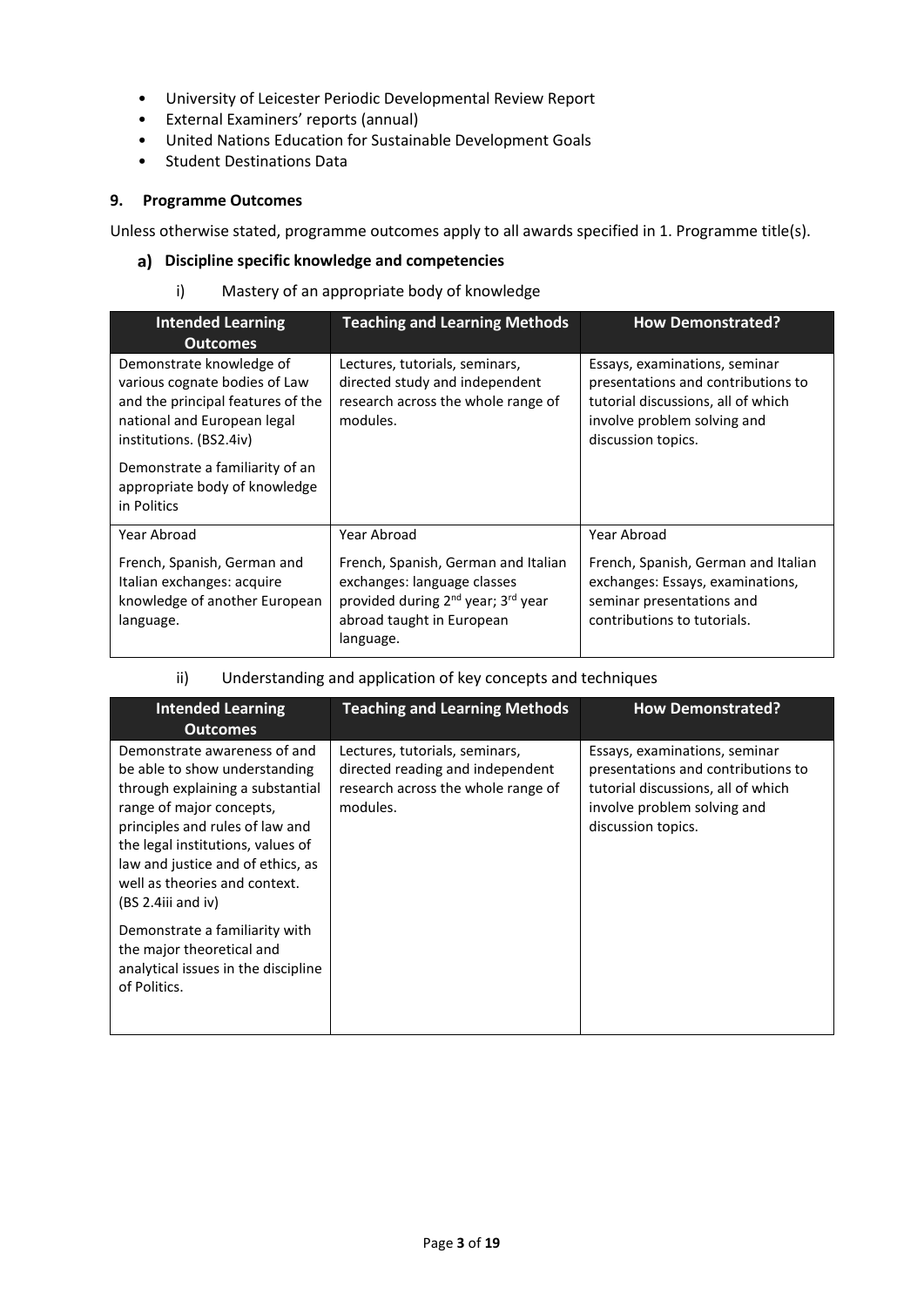| <b>Intended Learning</b><br><b>Outcomes</b>                                                                                                                                                            | <b>Teaching and Learning Methods</b>                                | <b>How Demonstrated?</b>                                                  |
|--------------------------------------------------------------------------------------------------------------------------------------------------------------------------------------------------------|---------------------------------------------------------------------|---------------------------------------------------------------------------|
| Year Abroad                                                                                                                                                                                            | Year Abroad                                                         | Year Abroad                                                               |
| Study Abroad & Erasmus<br>exchanges: Syllabus at partner<br>institutions offer an expanded<br>range of theory/topics                                                                                   | French, Spanish, German and Italian<br>exchanges: language classes. | French, Spanish, German and Italian<br>exchanges: tests and examinations. |
| French, Spanish, German and<br>Italian exchanges: To<br>demonstrate understanding of<br>the principles of phonology,<br>syntax and discourse required<br>to analyse the relevant<br>European language. |                                                                     |                                                                           |

| iii)<br>Critical analysis of key issues |
|-----------------------------------------|
|-----------------------------------------|

| <b>Intended Learning</b><br><b>Outcomes</b>                                                                                                                                                                                                                                                                                                                                                                                                           | <b>Teaching and Learning Methods</b>                                                                                 | <b>How Demonstrated?</b>                                                                                                                                       |
|-------------------------------------------------------------------------------------------------------------------------------------------------------------------------------------------------------------------------------------------------------------------------------------------------------------------------------------------------------------------------------------------------------------------------------------------------------|----------------------------------------------------------------------------------------------------------------------|----------------------------------------------------------------------------------------------------------------------------------------------------------------|
| Demonstrate intellectual<br>independence including the<br>ability to analyse, synthesise,<br>critically assess and evaluate<br>doctrinal and policy issues in<br>the substantive and theoretical<br>legal subjects studied (BS2.4ix).<br>The ability to ask and answer<br>cogent questions and identify<br>gaps in own knowledge (BS2.4i).<br>This includes the ability to<br>recognise ambiguity and deal<br>with uncertainty in law<br>(BS2.4viii). | Lectures, tutorials, seminars,<br>directed reading and independent<br>research across the whole range of<br>modules. | Essays, examinations, seminar<br>presentations and contributions to<br>tutorial discussions, all of which<br>involve problem solving and<br>discussion topics. |
| Demonstrate understanding of<br>the relationship between legal<br>and political theory                                                                                                                                                                                                                                                                                                                                                                |                                                                                                                      |                                                                                                                                                                |
| Year Abroad<br>European Exchanges:<br>Demonstrate the ability to<br>analyse through appropriate<br>methodologies aspects of<br>European culture, linguistic<br>contexts, political and social<br>structures.                                                                                                                                                                                                                                          |                                                                                                                      |                                                                                                                                                                |
| International Exchanges:<br>Demonstrate the ability to<br>analyse through appropriate<br>methodologies aspects of the<br>host country's culture, political<br>and social structures.                                                                                                                                                                                                                                                                  |                                                                                                                      |                                                                                                                                                                |
| All exchanges: communicate<br>effectively in a new academic<br>environment.                                                                                                                                                                                                                                                                                                                                                                           |                                                                                                                      |                                                                                                                                                                |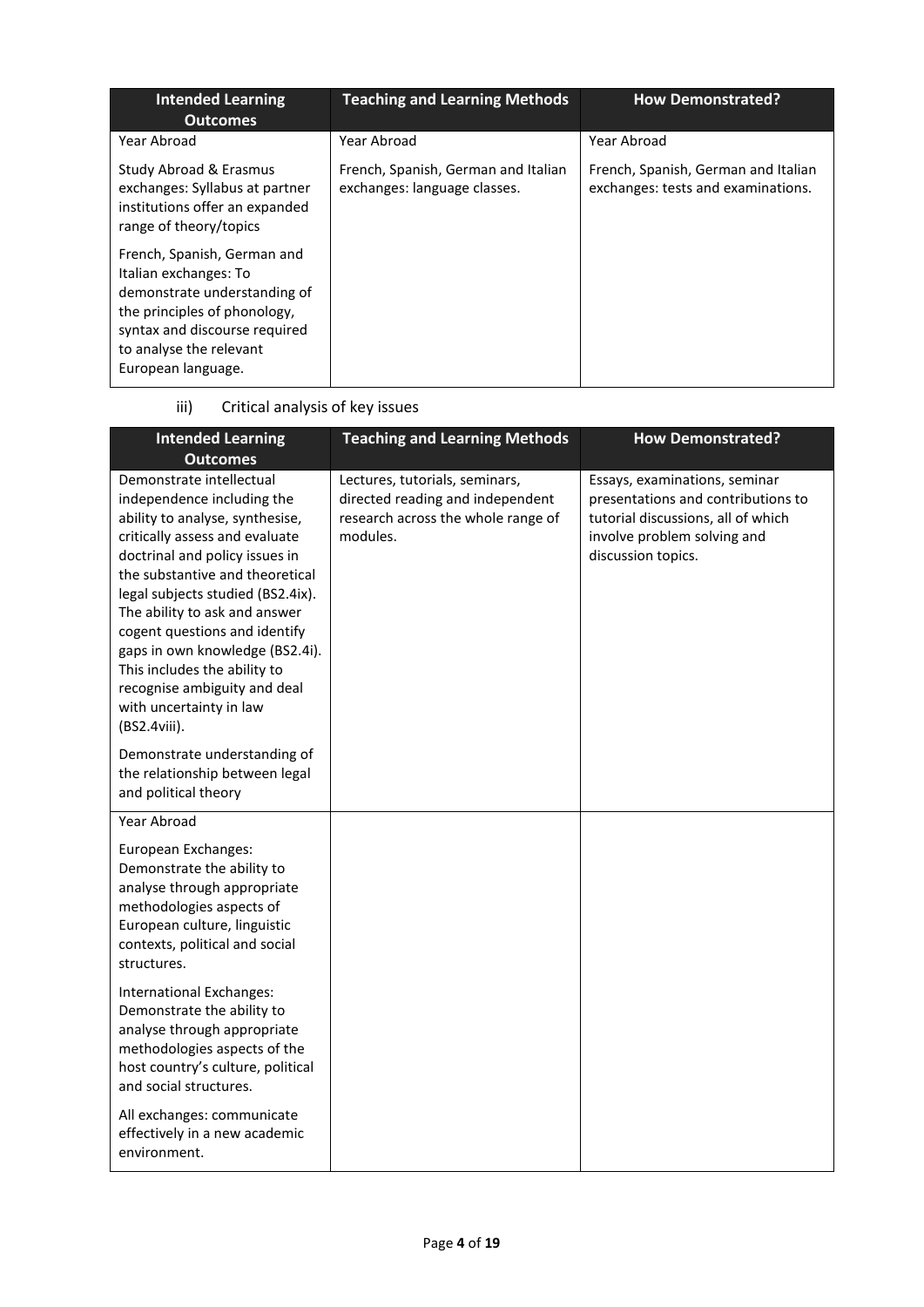## iv) Clear and concise presentation of material

| <b>Intended Learning</b><br><b>Outcomes</b>                                                                                                        | <b>Teaching and Learning Methods</b>                                                                                 | <b>How Demonstrated?</b>                                                                                                                                       |
|----------------------------------------------------------------------------------------------------------------------------------------------------|----------------------------------------------------------------------------------------------------------------------|----------------------------------------------------------------------------------------------------------------------------------------------------------------|
| Demonstrate the ability to<br>communicate orally and in<br>writing, knowledge, legal<br>reasoning and the awareness of<br>policy issues (BS2.4xi). | Lectures, tutorials, seminars,<br>directed reading and independent<br>research across the whole range of<br>modules. | Essays, examinations, seminar<br>presentations and contributions to<br>tutorial discussions, all of which<br>involve problem solving and<br>discussion topics. |
| Demonstrate the ability to<br>present coherent arguments<br>based on research and personal<br>synthesis of material.                               | Lectures, tutorials, seminars,<br>directed reading and independent<br>research across the whole range of<br>modules. | Essays, examinations, seminar<br>presentations and contributions to<br>tutorial discussions, all of which<br>involve problem solving and<br>discussion topics. |

# v) Critical appraisal of evidence with appropriate insight

| <b>Intended Learning</b><br><b>Outcomes</b>                                                                                                                                                                                          | <b>Teaching and Learning Methods</b>                                                                                 | <b>How Demonstrated?</b>                                                                                                                                       |
|--------------------------------------------------------------------------------------------------------------------------------------------------------------------------------------------------------------------------------------|----------------------------------------------------------------------------------------------------------------------|----------------------------------------------------------------------------------------------------------------------------------------------------------------|
| Demonstrate the ability to use<br>primary and secondary sources<br>to present reasoned and critical<br>analyses and arguments,<br>including the ability to<br>recognise ambiguity and deal<br>with uncertainty in law<br>(BS2.4viii) | Lectures, tutorials, seminars,<br>directed reading and independent<br>research across the whole range of<br>modules. | Essays, examinations, seminar<br>presentations and contributions to<br>tutorial discussions, all of which<br>involve problem solving and<br>discussion topics. |
| To read, analyse and reflect<br>critically and contextually upon<br>major legal and political texts.                                                                                                                                 |                                                                                                                      |                                                                                                                                                                |
| Year Abroad                                                                                                                                                                                                                          |                                                                                                                      |                                                                                                                                                                |
| Demonstrate inter-cultural<br>awareness and understanding                                                                                                                                                                            |                                                                                                                      |                                                                                                                                                                |

# vi) Other discipline specific competencies

| <b>Intended Learning</b><br><b>Outcomes</b>                                                                                                                                                                                                                                                                                                                                       | <b>Teaching and Learning Methods</b>                                              | <b>How Demonstrated?</b>                                                                   |
|-----------------------------------------------------------------------------------------------------------------------------------------------------------------------------------------------------------------------------------------------------------------------------------------------------------------------------------------------------------------------------------|-----------------------------------------------------------------------------------|--------------------------------------------------------------------------------------------|
| Demonstrate the ability to<br>conduct independent legal<br>research using library resources<br>and legal databases. This<br>includes the accurate<br>identification of issues which<br>require researching, retrieval<br>and evaluation of accurate,<br>current and relevant<br>information from a range of<br>appropriate sources, including<br>primary legal sources (BS2.4vi). | Written work; and preparation for<br>seminars and tutorials, directed<br>reading. | Assessed coursework, seminar<br>presentations and contribution to<br>tutorial discussions. |
| Year Abroad                                                                                                                                                                                                                                                                                                                                                                       | Year Abroad                                                                       | Year Abroad                                                                                |
| Demonstrate inter-cultural<br>awareness and understanding.                                                                                                                                                                                                                                                                                                                        | Studying and living abroad                                                        | Studying and living abroad                                                                 |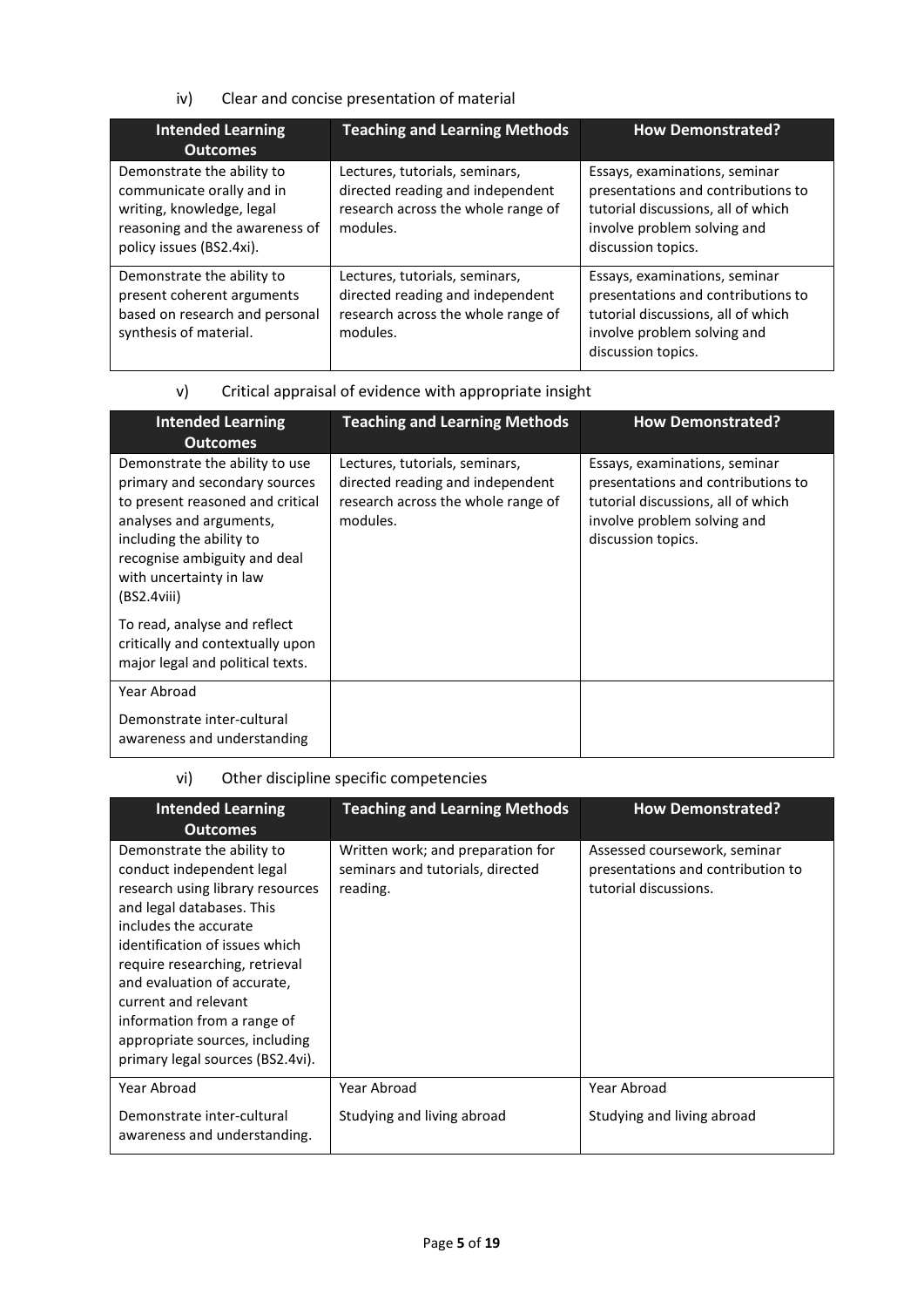## **b)** Transferable skills

i) Oral communication

| <b>Intended Learning</b><br><b>Outcomes</b>                                                                                                                                                                                                                    | <b>Teaching and Learning Methods</b>                                                                                                                                            | <b>How Demonstrated?</b>                                                                                                                                                           |
|----------------------------------------------------------------------------------------------------------------------------------------------------------------------------------------------------------------------------------------------------------------|---------------------------------------------------------------------------------------------------------------------------------------------------------------------------------|------------------------------------------------------------------------------------------------------------------------------------------------------------------------------------|
| Display the ability to present<br>reasoned arguments in relation<br>to legal and political matters,<br>with clarity and coherence, and<br>where requested respond to<br>questions and instructions in<br>relation to legal and political<br>matters. (BS2.4xi) | Seminars, tutorials, group work,<br>individual consultations with staff<br>and feedback on presentations.                                                                       | Oral communication skills are<br>demonstrated and provided with<br>feedback in tutorials/seminars in<br>Leicester, plus equivalent forms of<br>assessment in partner institutions. |
| Year Abroad                                                                                                                                                                                                                                                    | Year Abroad                                                                                                                                                                     | Year Abroad                                                                                                                                                                        |
| French, Spanish, German and<br>Italian exchanges: to display the<br>ability to communicate in a<br>European language in a fluent,<br>accurate and appropriate<br>manner.                                                                                       | French, Spanish, German and Italian<br>exchanges: language classes. Other<br>native language options are also<br>available for the Scandinavian<br>exchanges. Residence abroad. | French, Spanish, German and Italian<br>exchanges: exercises, oral<br>presentations.                                                                                                |
| All exchanges communicate<br>effectively in a new academic<br>environment.                                                                                                                                                                                     |                                                                                                                                                                                 |                                                                                                                                                                                    |

## ii) Written communication

| <b>Intended Learning</b><br><b>Outcomes</b>                                                                                                                                                                                                                  | <b>Teaching and Learning Methods</b>                                                                                                                                                                                                                         | <b>How Demonstrated?</b>                                                                                    |
|--------------------------------------------------------------------------------------------------------------------------------------------------------------------------------------------------------------------------------------------------------------|--------------------------------------------------------------------------------------------------------------------------------------------------------------------------------------------------------------------------------------------------------------|-------------------------------------------------------------------------------------------------------------|
| Demonstrate the ability to write<br>in a suitable academic style;<br>and where required respond to<br>questions and instructions; to<br>be critical and analytical; and to<br>present data clearly in written<br>forms of communication<br>(BS2.4ix and xi). | Provision of writing guides,<br>supervisions, formative coursework,<br>preparation for seminars/tutorials,<br>problem-solving exercises,<br>independent research, individual<br>consultations with staff and<br>feedback on coursework and<br>assessed work. | Assessed coursework, essay-based<br>examinations, dissertation, group<br>projects, and critical commentary. |
| Year Abroad                                                                                                                                                                                                                                                  | Year Abroad                                                                                                                                                                                                                                                  | Year Abroad                                                                                                 |
| French, Spanish, German and<br>Italian exchanges: to produce<br>texts of various types in a<br>European language<br>demonstrating accuracy and<br>appropriate discourse<br>conventions.                                                                      | French, Spanish, German and Italian<br>exchanges: language classes,<br>formative coursework in partner<br>institutions.                                                                                                                                      | French, Spanish, German and Italian<br>exchanges: assessed language tasks.                                  |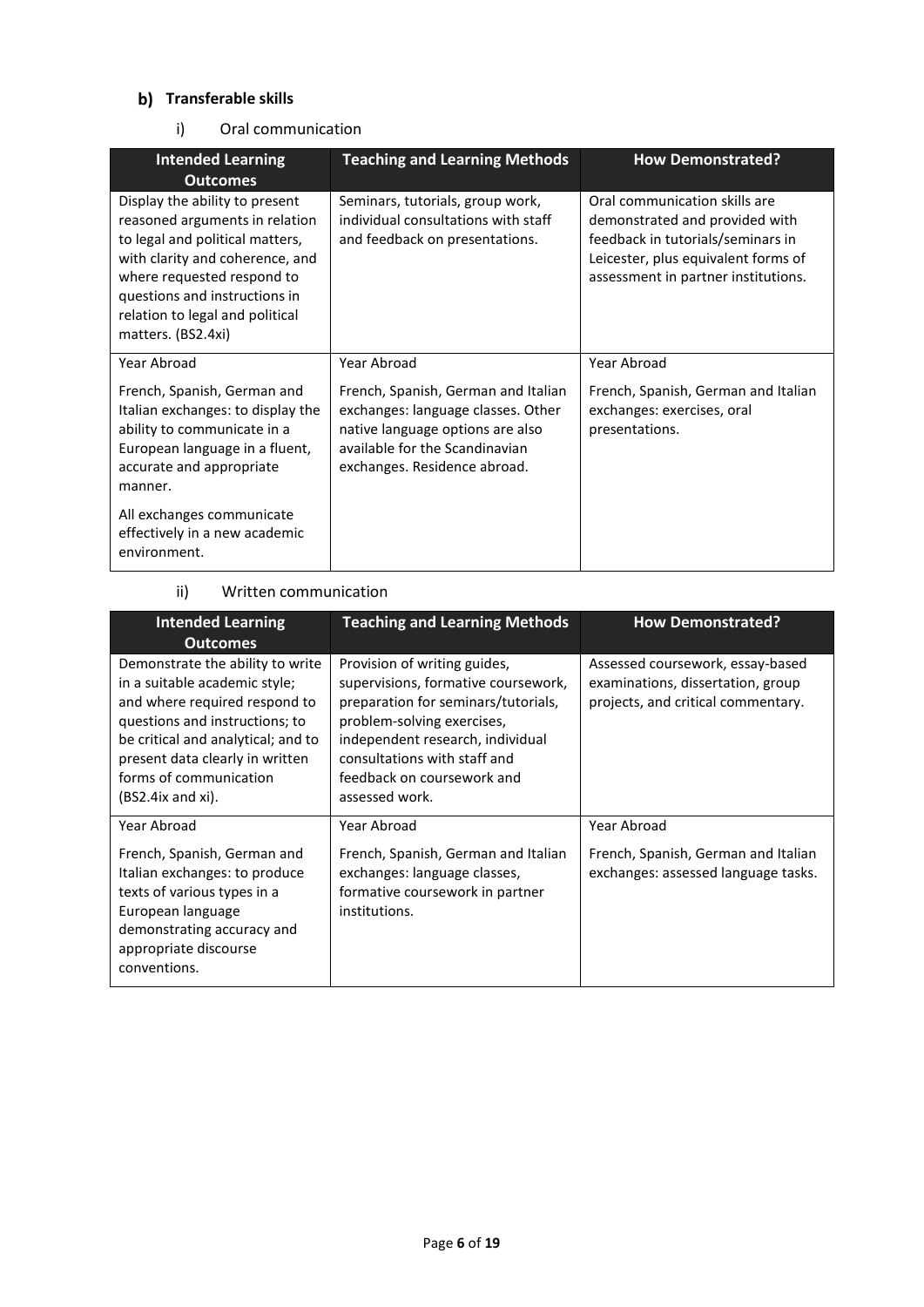## iii) Information technology

| <b>Intended Learning</b><br><b>Outcomes</b>                                                                                                                                   | <b>Teaching and Learning Methods</b>                                                                                                                                                                                                  | <b>How Demonstrated?</b>                                                                                                                                                                                                                                                                                                        |
|-------------------------------------------------------------------------------------------------------------------------------------------------------------------------------|---------------------------------------------------------------------------------------------------------------------------------------------------------------------------------------------------------------------------------------|---------------------------------------------------------------------------------------------------------------------------------------------------------------------------------------------------------------------------------------------------------------------------------------------------------------------------------|
| Demonstrate the ability to use<br>the internet, specific electronic<br>information retrieval systems,<br>use of new learning<br>technologies.                                 | Support is provided by the Law<br>School staff and open access<br>computer facilities are available to<br>all students. Computer practical<br>classes, use of discussion boards and<br>wikis on Blackboard, and<br>independent study. | Students are expected to word<br>process their written work.<br>Essays, online discussion forums,<br>technology-based exercises,<br>problem-based exercises and other<br>forms of assessed coursework.<br>The 3rd year of the year abroad<br>programme, communication with<br>students abroad is conducted via the<br>internet. |
| To be able to produce a word-<br>processed essay or other text in<br>accordance with a standard<br>template.                                                                  | Support is provided by the Law<br>School staff and open access<br>computer facilities are available to<br>all students. Computer practical<br>classes, use of discussion boards and<br>wikis on Blackboard, and<br>independent study. | Students are expected to word<br>process their written work.<br>Essays, online discussion forums,<br>technology-based exercises,<br>problem-based exercises and other<br>forms of assessed coursework.                                                                                                                          |
| Use IT effectively to support<br>their studies including use of IT<br>for bibliographic and archive<br>searches, data analysis and<br>written/visual presentation of<br>work. | Support is provided by the Law<br>School staff and open access<br>computer facilities are available to<br>all students. Computer practical<br>classes, use of discussion boards and<br>wikis on Blackboard, and<br>independent study. | Students are expected to word<br>process their written work.<br>Essays, online discussion forums,<br>technology-based exercises,<br>problem-based exercises and other<br>forms of assessed coursework.                                                                                                                          |

## iv) Numeracy

| <b>Intended Learning</b><br><b>Outcomes</b>                                                                                                                                                                                                  | <b>Teaching and Learning Methods</b>                                                                                                                                                                                | <b>How Demonstrated?</b>                                                                                                                                                                                                 |
|----------------------------------------------------------------------------------------------------------------------------------------------------------------------------------------------------------------------------------------------|---------------------------------------------------------------------------------------------------------------------------------------------------------------------------------------------------------------------|--------------------------------------------------------------------------------------------------------------------------------------------------------------------------------------------------------------------------|
| Demonstrate the ability to<br>analyse, interpret and present<br>relevant data, including textual,<br>numerical and statistical, using<br>statistical and graphical<br>techniques; to make simple<br>mathematical calculations<br>(BS2.4vii). | The use of basic statistics and the<br>ability to make simple mathematical<br>calculations are included in a<br>number of modules and are<br>developed in lectures, tutorials and<br>written work in those modules. | Essays, examinations, tutorials,<br>technology-based exercises,<br>problem-based exercises and other<br>forms of assessed coursework.<br>[Year Abroad]<br>Plus equivalent forms of assessment<br>in partner institutions |

## v) Team working

| <b>Intended Learning</b><br><b>Outcomes</b>                                                                                                             | <b>Teaching and Learning Methods</b>                                                                                                                                 | <b>How Demonstrated?</b>                                                                                                                        |
|---------------------------------------------------------------------------------------------------------------------------------------------------------|----------------------------------------------------------------------------------------------------------------------------------------------------------------------|-------------------------------------------------------------------------------------------------------------------------------------------------|
| Demonstrate the ability to work<br>in a group as a participant who<br>contributes effectively to the<br>group task including<br>collaborative planning. | Students are expected to<br>collaborate as part of tutorial<br>preparation. In some modules<br>students are required to engage in a<br>group exercise in a tutorial. | Group work assignments and/or<br>project work, tutorial activities and<br>Blackboard exercises; willingness to<br>work collaboratively (BS2.4i) |
| Year Abroad: Build positive<br>working relationships with staff<br>and students at partner<br>institution.                                              | Students are given the opportunity<br>to participate in the team<br>competitions of mooting, client<br>interviewing and negotiation.                                 |                                                                                                                                                 |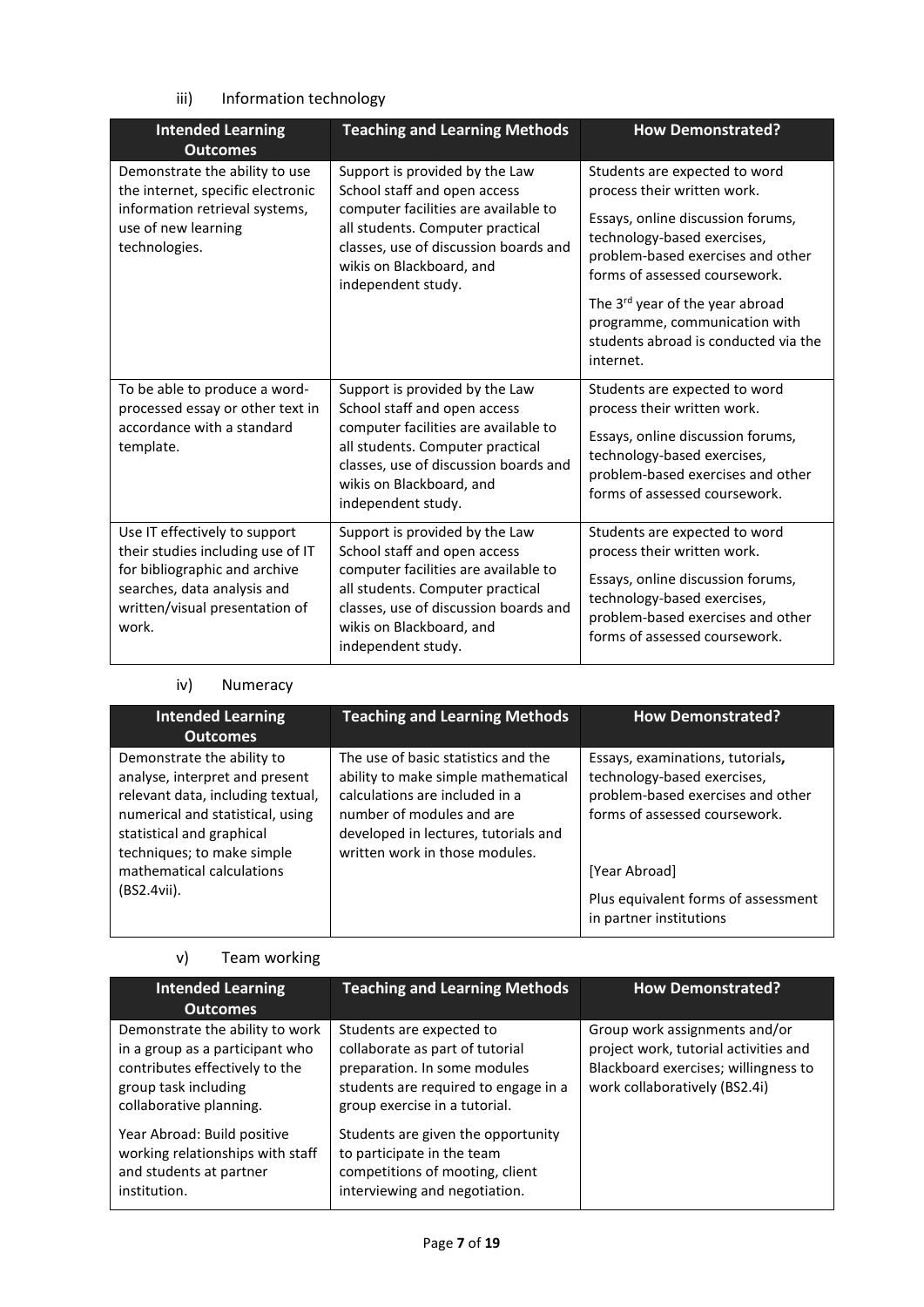## vi) Problem solving

| <b>Intended Learning</b><br><b>Outcomes</b>                                                                                                             | <b>Teaching and Learning Methods</b>                                 | <b>How Demonstrated?</b>                                                                                                              |
|---------------------------------------------------------------------------------------------------------------------------------------------------------|----------------------------------------------------------------------|---------------------------------------------------------------------------------------------------------------------------------------|
| Demonstrate the ability to<br>apply knowledge to situations<br>of varying complexity and to<br>provide solutions to actual or<br>hypothetical problems. | Lectures, tutorials, team problem<br>solving exercises and seminars. | Essays, examinations, tutorials,<br>technology-based exercises,<br>problem-based exercises and other<br>forms of assessed coursework. |
| Address problems in Law and<br>Politics using a range of primary<br>and secondary sources.                                                              |                                                                      |                                                                                                                                       |
|                                                                                                                                                         |                                                                      | (Year Abroad)                                                                                                                         |
|                                                                                                                                                         |                                                                      | Plus equivalent forms of assessment<br>in partner institutions.                                                                       |

## vii) Information handling

| <b>Intended Learning</b><br><b>Outcomes</b>                                                                       | <b>Teaching and Learning Methods</b>                   | <b>How Demonstrated?</b>                             |
|-------------------------------------------------------------------------------------------------------------------|--------------------------------------------------------|------------------------------------------------------|
| Demonstrate the ability,<br>through directed and<br>independent study, to gather,<br>analyse and deploy material. | Lectures, tutorials and seminars,<br>directed reading. | Tutorials, seminars, coursework and<br>examinations. |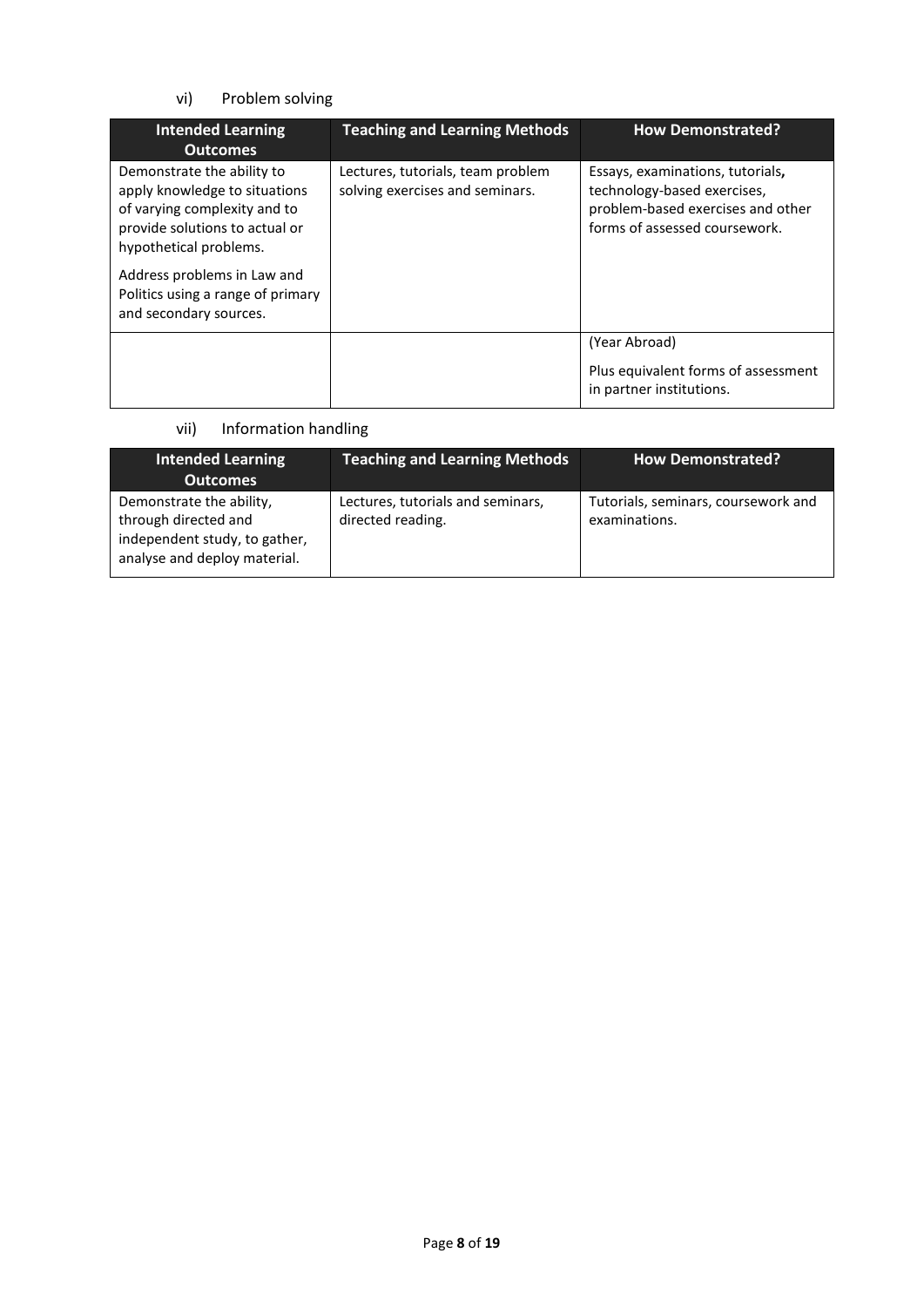## viii) Skills for lifelong learning

| <b>Intended Learning</b>                                                                                                                                                                                                                                                                                                           | <b>Teaching and Learning Methods</b>                                                                                                                                                    | <b>How Demonstrated?</b>                                                                                                                            |
|------------------------------------------------------------------------------------------------------------------------------------------------------------------------------------------------------------------------------------------------------------------------------------------------------------------------------------|-----------------------------------------------------------------------------------------------------------------------------------------------------------------------------------------|-----------------------------------------------------------------------------------------------------------------------------------------------------|
| <b>Outcomes</b>                                                                                                                                                                                                                                                                                                                    |                                                                                                                                                                                         |                                                                                                                                                     |
| Demonstrate the ability to<br>reflect on their learning, to<br>acknowledge and correct<br>errors, to identify gaps in own                                                                                                                                                                                                          | Career advice, including on the legal<br>and criminological profession and<br>postgraduate study.<br>Guidance through seminars,                                                         | The progressive nature of modules<br>from year to year and the<br>corresponding assessment of them<br>and of the programme as a whole.              |
| knowledge, and to make<br>effective use of feedback<br>(BS2.4xii).                                                                                                                                                                                                                                                                 | consultations and structured<br>feedback sessions to assist planning<br>for personal and educational                                                                                    | Successful completion of assessment<br>for each module studied.                                                                                     |
| The development of<br>transferable skills.                                                                                                                                                                                                                                                                                         | development.                                                                                                                                                                            | Graduate surveys.<br>Via the award of the Employability                                                                                             |
| The ability to plan and<br>undertake tasks in area of law<br>and politics studied.                                                                                                                                                                                                                                                 | Career development guidance from<br>the School's Careers Tutors,<br>structured sessions with the Career<br>Development Service.                                                         | Certificate (Leicester Award) or<br>through exercises in classes relating<br>to career planning, volunteering,<br>interview techniques, CV writing, |
| Demonstrate the ability to<br>undertake independent                                                                                                                                                                                                                                                                                | Provision of information and<br>guidance on legal and criminological                                                                                                                    | preparing applications and<br>marketing.                                                                                                            |
| research; to demonstrate the<br>ability to show intellectual<br>independence through the<br>completion of tasks and the<br>analysing of questions; to<br>demonstrate the capacity for<br>time management; and to<br>demonstrate the capacity for<br>independent study, self-<br>organisation, and self-approval<br>(BS2.4i,ii,vi). | referencing.                                                                                                                                                                            | Completion of online Plagiarism<br>Tutorial.                                                                                                        |
| Demonstrate engagement with<br>own personal and professional<br>development and academic<br>integrity (BS2.4xii).                                                                                                                                                                                                                  |                                                                                                                                                                                         |                                                                                                                                                     |
| Year Abroad                                                                                                                                                                                                                                                                                                                        | Year Abroad                                                                                                                                                                             | Year Abroad                                                                                                                                         |
| French, Spanish, German and<br>Italian exchanges: To<br>demonstrate strategies for self-<br>monitoring and continued<br>maintenance and development<br>of skills in a European language.                                                                                                                                           | French, Spanish, German and Italian<br>exchanges: Development of<br>metalinguistic awareness through<br>language classes, tasks designed to<br>expand a foreign language<br>repertoire. | French, Spanish, German and Italian<br>exchanges: Language assignments,<br>ability to self-correct.                                                 |
| All exchanges: Manage learning<br>in addition to the challenges of<br>living and studying in a foreign<br>country.                                                                                                                                                                                                                 |                                                                                                                                                                                         |                                                                                                                                                     |

## **10. Progression points**

This programme follows the standard Scheme of Progression set out i[n Senate Regulations](http://www.le.ac.uk/senate-regulations) - see the version of Senate Regulation 5 governing undergraduate programmes relevant to the year of entry.

Students are required to complete 120 credits of taught modules delivered over two semesters each academic year (a total of 60 credits must be studied in each semester). Legal foundation modules must be passed at 40%.

**Application to Transfer to LLB Law with Politics (with a Year Abroad)**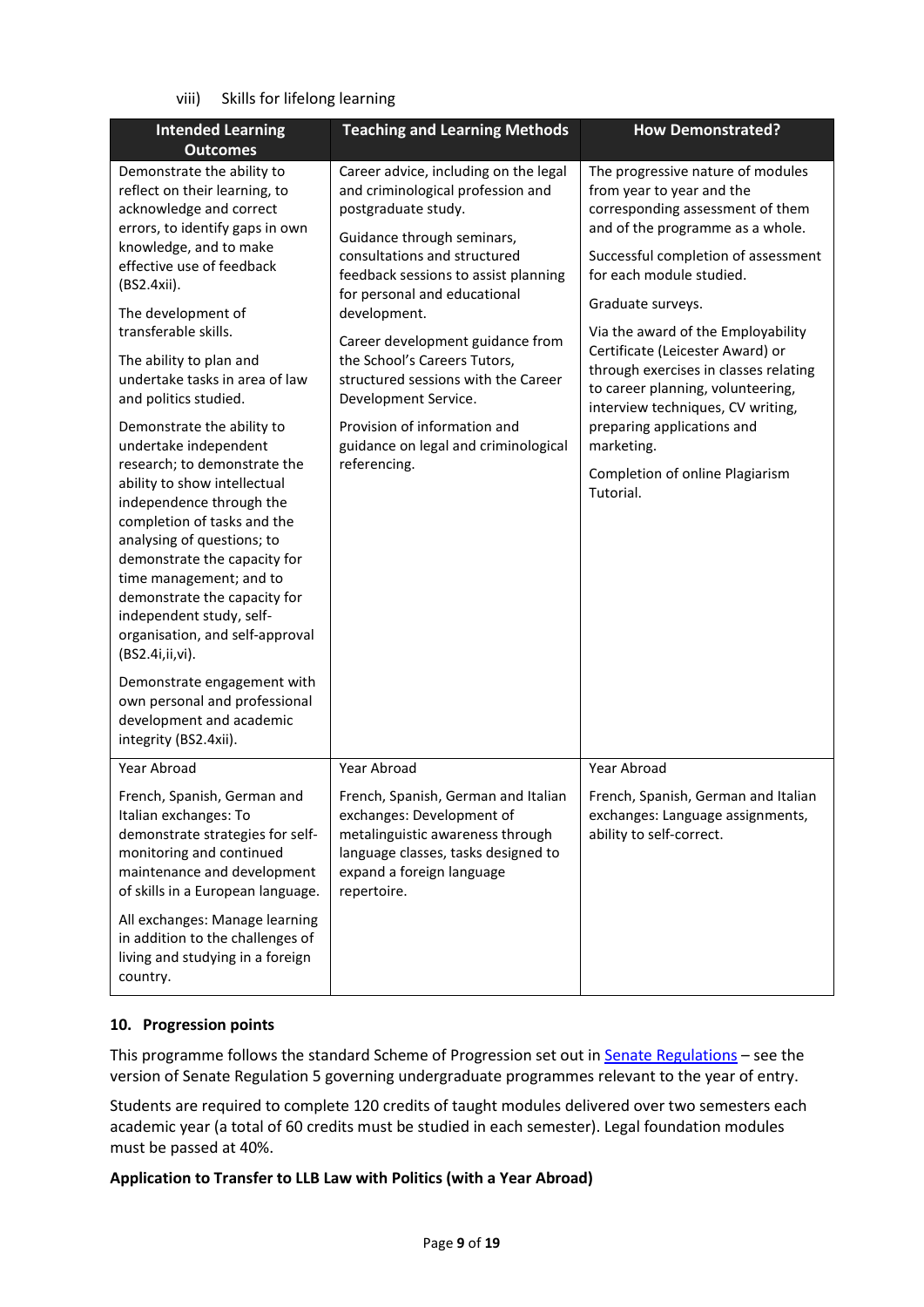Students are invited to apply at the end of their first year to transfer to the LLB Law with Politics (with a Year Abroad). The application process is handled by the University's Study Abroad Unit and the process, including eligibility and criteria, is set out by th[e Study Abroad Unit.](https://uniofleicester.sharepoint.com/sites/StudyAbroad)

## **Progression from 2nd year to year abroad**

Students are required to meet the progression criteria as set out by the [Study Abroad Unit](https://uniofleicester.sharepoint.com/sites/StudyAbroad) in order to progress to the year abroad element of this programme.

During the year abroad, students are required to attempt to complete the equivalent of 60 ECTS if studying at a European partner institution or an equivalent number of credits at one of the International partner institutions as agreed between the Law School and the partner Law School.

## **Progression from year abroad to final year**

In addition to the requirements set out in the standard Scheme of Progression in the Senate **[Regulations](http://www.le.ac.uk/senate-regulations)** 

In addition, for a student to progress to the final year of the LLB Law with Politics (with a Year Abroad) programme the following will apply:

i) European Exchange: Students are required to attempt approved credits of 60 ECTS as agreed by the Law School. In order to pass the year students must achieve a credit weighted average of 50% for the year, including any resit options as per the partner institution's rules by the August Board of Examiners. If a student fails to achieve a credit weighted average of 50%, the Board will consider whether the student should have to transfer to the LLB Law with Politics for his/her final year taking into account overall attendance and observation of academic obligations.

ii) International Exchange: Students are required to attempt an academic load equivalent to 120 Leicester credits as agreed by the Law School. In order to pass the year students must achieve a credit weighted average of 50% for the year, including any resit options as per the partner institution's rules by the August Board of Examiners. If a student fails to achieve a credit weighted average of 50%, the Board will consider whether the student should have to transfer to the LLB Law with Politics for his/her final year taking into account overall attendance and observation of academic obligations.

The year abroad does not contribute towards the overall classification, and will therefore be assessed on a pass or fail basis.

In cases where a student has failed to meet a requirement to progress, he or she will be required to withdraw from the programme.

## **Course transfers**

Students who have passed first or second year assessments of the LLB Law with Politics may, on giving notice in writing to the School not later than the beginning of the first semester of the next academic year, transfer to the second or final year of the LLB in Law, as the case may be.

Students transferring to the final year of the LLB in Law shall be credited with the 30 credits obtained in Politics modules in the second year and these credits will be attributed to the Part 1 Final Examination.

Students may apply to transfer to the LLB Law with Politics (with a Year Abroad) at the end of Year 1.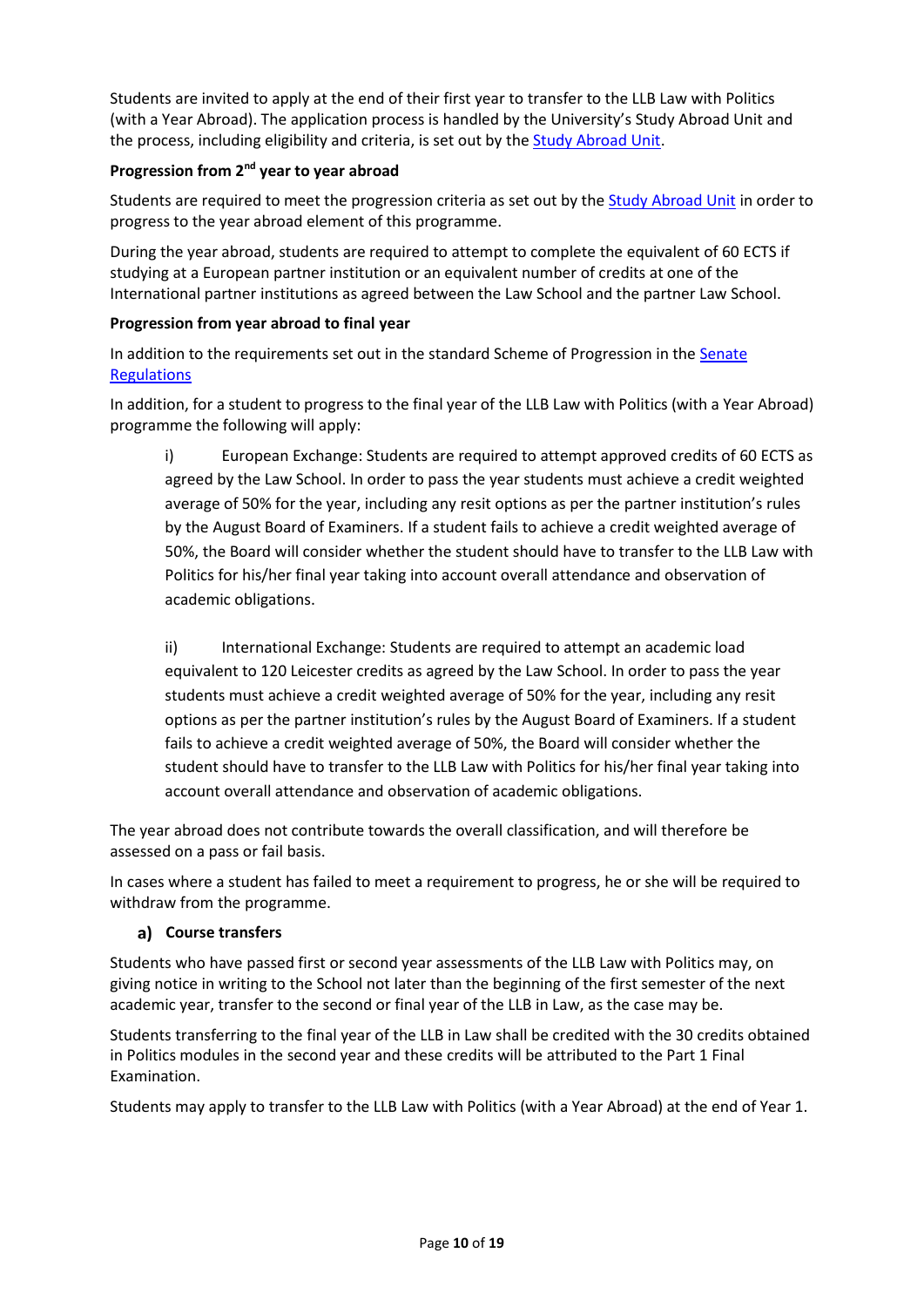## **11. Criteria for award and classification**

This programme follows the standard scheme of undergraduate award and classification set out in [Senate Regulations](http://www.le.ac.uk/senate-regulations) – see the version of *Senate Regulation 5 governing undergraduate programmes* relevant to the year of entry. Note: legal foundation modules must be passed at 40%.

### **12. Special features**

Students may apply to transfer to the LLB Law with Politics (with a Year Abroad) after successful completion of the first year and subsequent successful completion of the second year.

The LLB Law with Politics (with a Year Abroad) provides for students spending their third year at one of our partner institutions and then returning to Leicester for their final year. For the full list of partner institutions available visit: [Study Abroad Unit](https://uniofleicester.sharepoint.com/sites/StudyAbroad)

Please note that availability at the partner institutions varies each year and places cannot be guaranteed at the destinations listed.

Students for the LLB with a Year Abroad degree must apply originally though UCAS for the LLB degree. Applications to transfer on to the LLB with a Year Abroad degree are made at the end of the first year. Details on how to apply[: Study Abroad Unit](https://uniofleicester.sharepoint.com/sites/StudyAbroad)

#### **13. Indications of programme quality**

- Performance in the National Student Survey
- External examiners' reports
- Degree results and career destination statistics
- Annual Development Review reports
- Periodic Development Review reports
- Peer review of teaching and peer review of marking exercises
- Student-Staff Committee feedback
- Module Feedback

#### **14. External Examiner(s) reports**

The details of the External Examiner(s) for this programme and the most recent External Examiners' reports for this programme can be found at **[exampapers@Leicester](https://exampapers.le.ac.uk/)** [log-in required]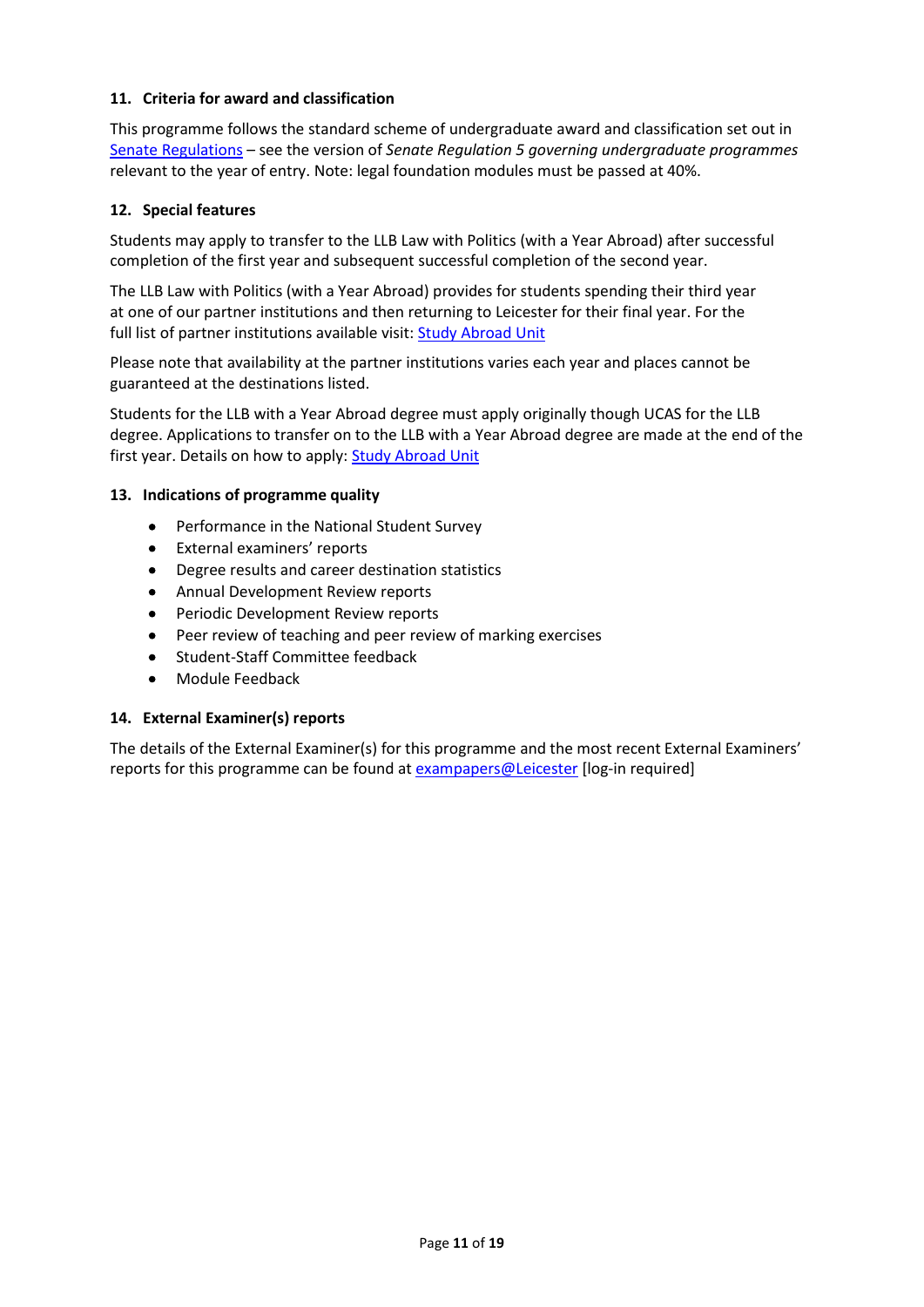

# **Programme Specification (Undergraduate) FOR ENTRY YEAR: 2020/21**

**Date created:** 25/2/2021 **Last amended:** 24/06/2021 **Version no.** 4

## **Appendix 1: Programme structure (programme regulations)**

The University regularly reviews its programmes and modules to ensure that they reflect the current status of the discipline and offer the best learning experience to students. On occasion, it may be necessary to alter particular aspects of a course or module.

LLB Law with Politics

## **Level 4/Year 1 LLB 2020/21**

Credit breakdown

| <b>Status</b> | <b>Year long</b> | Semester 1 | Semester 2 |
|---------------|------------------|------------|------------|
| Core          | 60 credits       | 30 credits | 30 credits |
| Optional      | n/a              | n/a        | n/a        |

120 credits in total

### Core modules

| <b>Delivery period</b> | Code   | <b>Title</b>                           | <b>Credits</b> |
|------------------------|--------|----------------------------------------|----------------|
| Year long              | LW1120 | Constitutional and Administrative Law* | 30 credits     |
| Year long              | LW1130 | Contract Law*                          | 30 credits     |
| Semester 1             | LW1171 | Analysing Law                          | 15 credits     |
| Semester 2             | LW1172 | Law, Justice and Society               | 15 credits     |
| Semester 1             | PL1019 | Politics, Power and Ethics             | 15 credits     |
| Semester 2             | PL1012 | <b>Comparative European Politics</b>   | 15 credits     |

#### **Notes**

\*Legal Foundation modules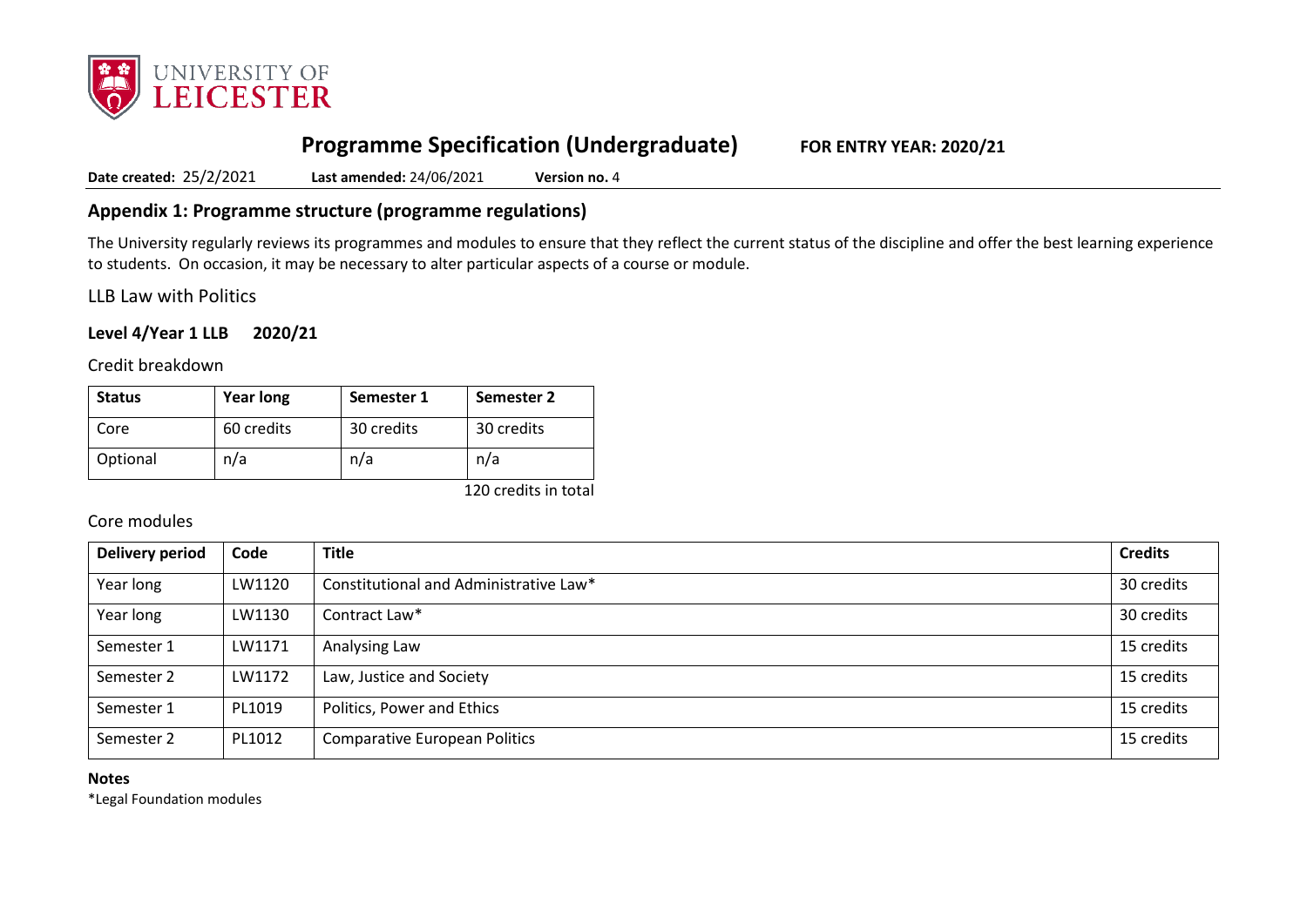# **Level 5/Year 2 LLB Law with Politics 2021/22**

Credit breakdown

| <b>Status</b> | <b>Year long</b> | Semester 1 | Semester 2 |
|---------------|------------------|------------|------------|
| Core          | 90 credits       | n/a        | n/a        |
| Optional      | n/a              | 15 credits | 15 credits |

120 credits in total

# Core modules

| Delivery period | Code   | <b>Title</b>                | <b>Credits</b> |
|-----------------|--------|-----------------------------|----------------|
| Year long       | LW2220 | Criminal Law*               | 30 credits     |
| Year long       | LW2240 | EU Law*                     | 30 credits     |
| Year long       | LW2410 | The Law of Tort (Advanced)* | 30 credits     |

\*Legal Foundation modules

# Option Politics modules

| Delivery period | Code   | <b>Title</b>                              | <b>Credits</b> |
|-----------------|--------|-------------------------------------------|----------------|
| Semester 1      | PL2011 | Political Ideas                           | 15 credits     |
| Semester 1      | PL2020 | Political Parties in Contemporary Britain | 15 credits     |
| Semester 2      | PL2016 | <b>European Union Politics</b>            | 15 credits     |
| Semester 2      | PL2027 | <b>Contemporary Political Philosophy</b>  | 15 credits     |

\*Legal Foundation modules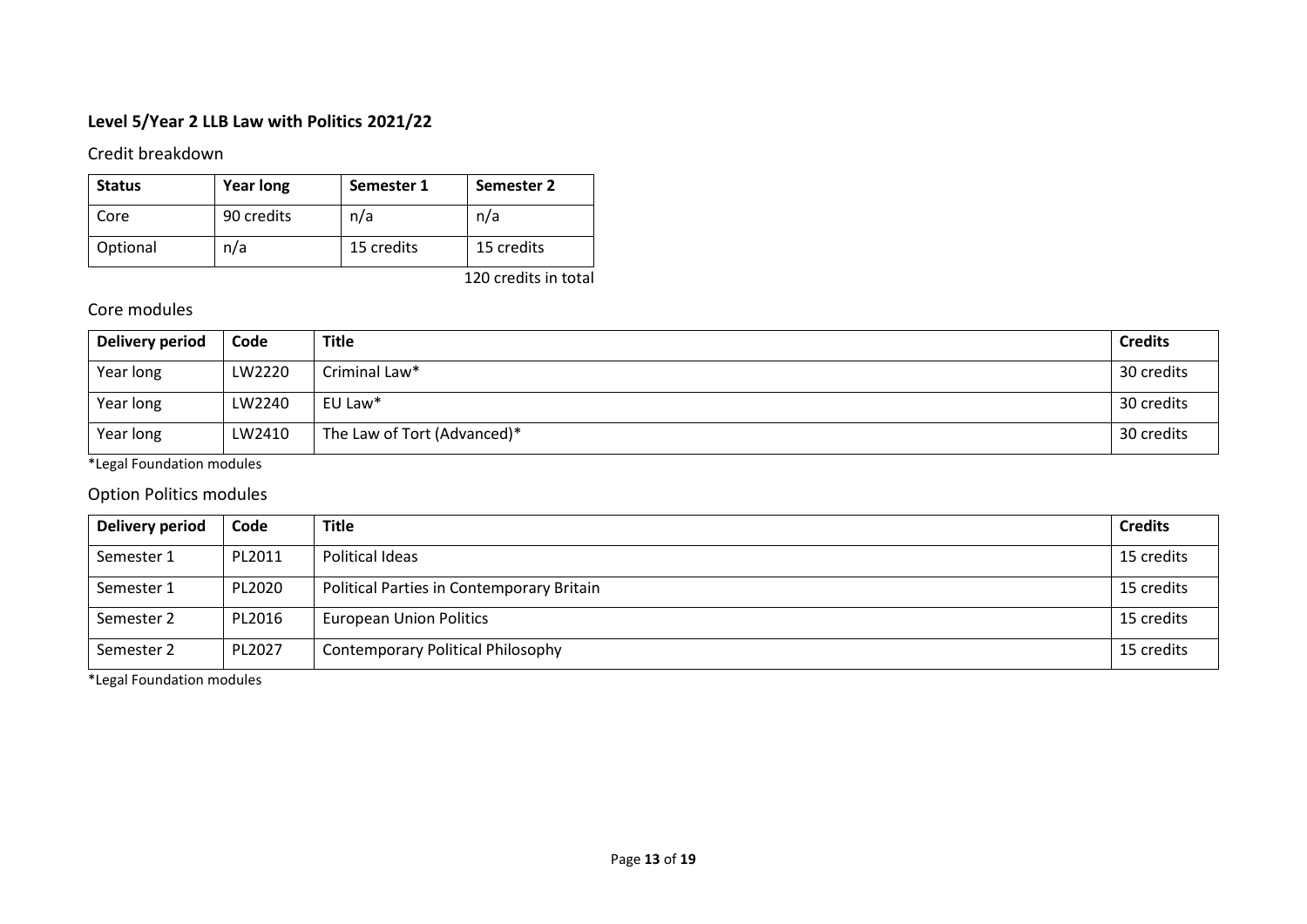# **Level 6/Year Final LLB Law with Politics 2022/23**

# **Level 6/Year Final LLB with Politics Year Abroad variant 2023/24**

# Credit breakdown

| <b>Status</b> | <b>Year long</b> | Semester 1 | Semester 2 |
|---------------|------------------|------------|------------|
| Core          | 60 credits       | n/a        | n/a        |
| Optional      | 30 credits       | 15 credits | 15 credits |

120 credits in total

## Core modules

| Delivery period | Code   | Title                        | <b>Credits</b> |
|-----------------|--------|------------------------------|----------------|
| Year long       | LW3370 | Equity and Trust (Advanced)* | 30 credits     |
| Year long       | LW3392 | Land Law (Advanced)*         | 30 credits     |

\*Legal Foundations modules

## Optional Law modules

## 30 credits of Law options must be chosen

| Delivery period | Code   | <b>Title</b>                                 | <b>Credits</b> |
|-----------------|--------|----------------------------------------------|----------------|
| Year long       | LW3230 | <b>Employment Law</b>                        | 30 credits     |
| Year long       | LW3250 | Family Law                                   | 30 credits     |
| Year long       | LW3260 | <b>Medical Law</b>                           | 30 credits     |
| Year long       | LW3270 | Human Rights in the 21 <sup>st</sup> Century | 30 credits     |
| Year long       | LW3280 | International Law                            | 30 credits     |
| Year long       | LW3310 | Commercial Law                               | 30 credits     |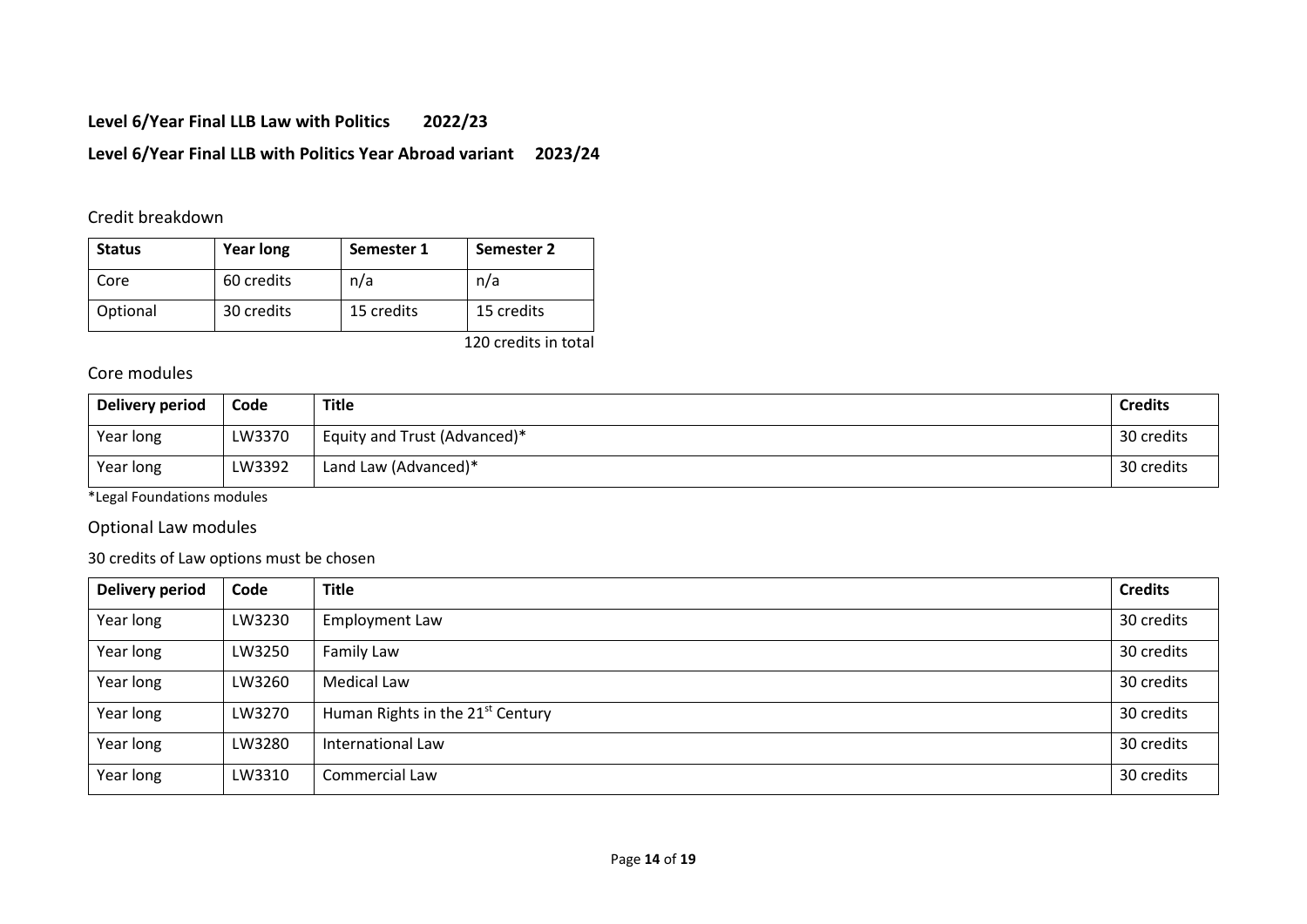| <b>Delivery period</b> | Code   | <b>Title</b>                                              | <b>Credits</b> |
|------------------------|--------|-----------------------------------------------------------|----------------|
| Year long              | LW3320 | Company Law                                               | 30 credits     |
| Year long              | LW3350 | Criminology                                               | 30 credits     |
| Year long              | LW3360 | Dissertation                                              | 30 credits     |
| Year long              | LW3380 | <b>Intellectual Property</b>                              | 30 credits     |
| Year long              | LW3410 | Jurisprudence                                             | 30 credits     |
| Year long              | LW3420 | Law of Evidence                                           | 30 credits     |
| Year long              | LW3430 | Law and Political Theory                                  | 30 credits     |
| Year long              | LW3460 | <b>Immigration Law</b>                                    | 30 credits     |
| Year long              | LW3550 | <b>Bioethics</b>                                          | 30 credits     |
| Semester 1             | LW3291 | <b>Clinical Legal Skills</b>                              | 15 credits     |
| Semester 1             | LW3301 | Caring and the Law                                        | 15 credits     |
| Semester 1             | LW3561 | <b>Commercial Property Law</b>                            | 15 credits     |
| Semester 1             | LW3581 | <b>International Commercial Arbitration</b>               | 15 credits     |
| Semester 1             | LW3591 | Criminal Justice: Policing, Sentencing and Rehabilitation | 15 credits     |
| Semester 2             | LW3182 | Canadian Constitutional Law^                              | 15 credits     |
| Semester 2             | LW3292 | Advanced Clinical Legal Skills**                          | 15 credits     |
| Semester 2             | LW3293 | <b>Clinical Legal Skills</b>                              | 15 credits     |
| Semester 2             | LW3511 | Wills and the Administration of Estates                   | 15 credits     |
| Semester 2             | LW3531 | Gender, Sexuality and the Law                             | 15 credits     |
| Semester 2             | LW3571 | <b>Dispute Resolution</b>                                 | 15 credits     |
| Semester 2             | LW3592 | <b>Criminal Justice: Prosecutions and Criminal Trials</b> | 15 credits     |

\*\*pre-requisite LW3291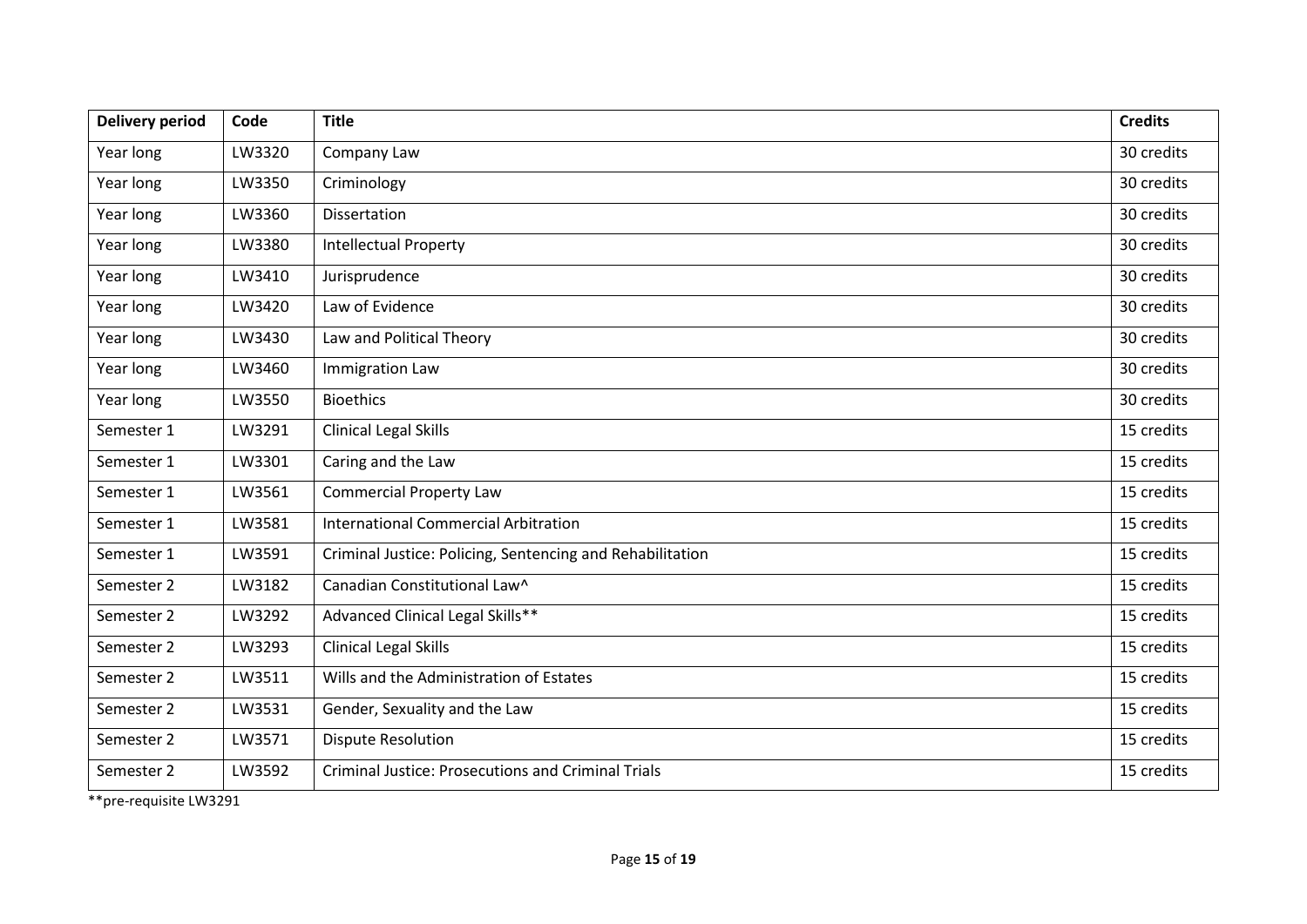^only available to students who intend to practice law in Canada

### Optional Politics modules

### 30 credits of Politics modules must be chosen

| Semester 1 | PL3060 | Feminism                                               | 15 credits |
|------------|--------|--------------------------------------------------------|------------|
| Semester 1 | PL3071 | The American Presidency                                | 15 credits |
| Semester 1 | PL3098 | The Conservatives: Crisis and Recovery                 | 15 credits |
| Semester 1 | PL3106 | <b>Parliamentary Studies</b>                           | 15 credits |
| Semester 1 | PL3118 | <b>Global Injustice and Human Rights</b>               | 15 credits |
| Semester 1 | PL3122 | The Political Legacies of Conflict in Northern Ireland | 15 credits |
| Semester 1 | PL3143 | International Migration in the Age of Securitisation   | 15 credits |
| Semester 2 | PL3107 | <b>Brexit and British Politics</b>                     | 15 credits |
| Semester 2 | PL3137 | The Politics of Contemporary British Foreign Policy    | 15 credits |
| Semester 2 | PL3144 | Politics and War in Outer Space                        | 15 credits |
| Semester 2 | PL3145 | Gender, Race and War                                   | 15 credits |

#### **Notes**

This is an indicative list of option modules and not definitive of what will be available. Option module choice is also subject to availability, timetabling, student number restrictions and, where appropriate, students having taken appropriate pre-requisite modules. 120 credits of approved optional modules. Credits must total 60 in each semester.

# **Appendix 2: Module specifications**

See undergraduat[e module specification database](http://www.le.ac.uk/sas/courses/documentation) (Note - modules are organized by year of delivery).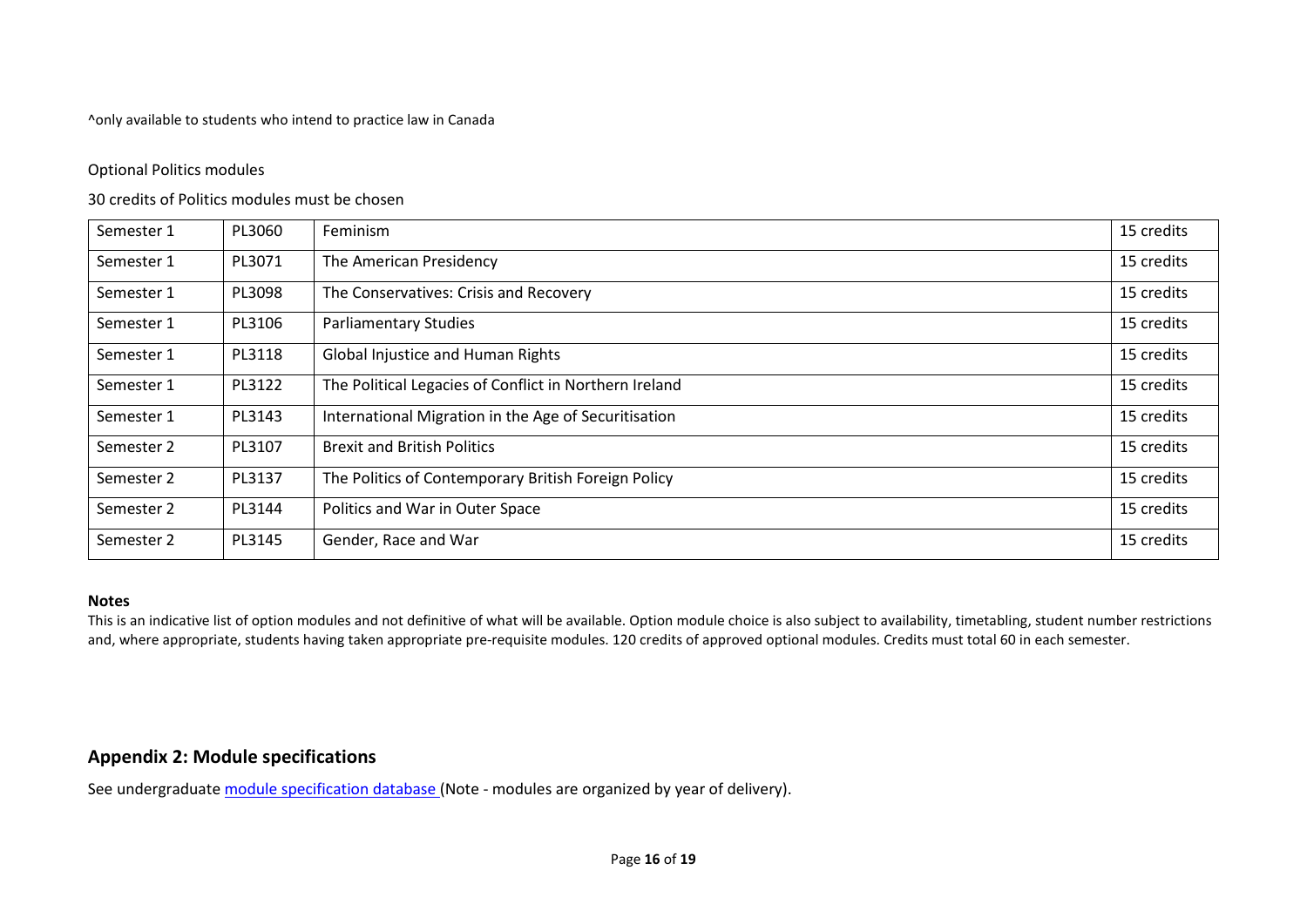**Appendix 3: Skills matrix**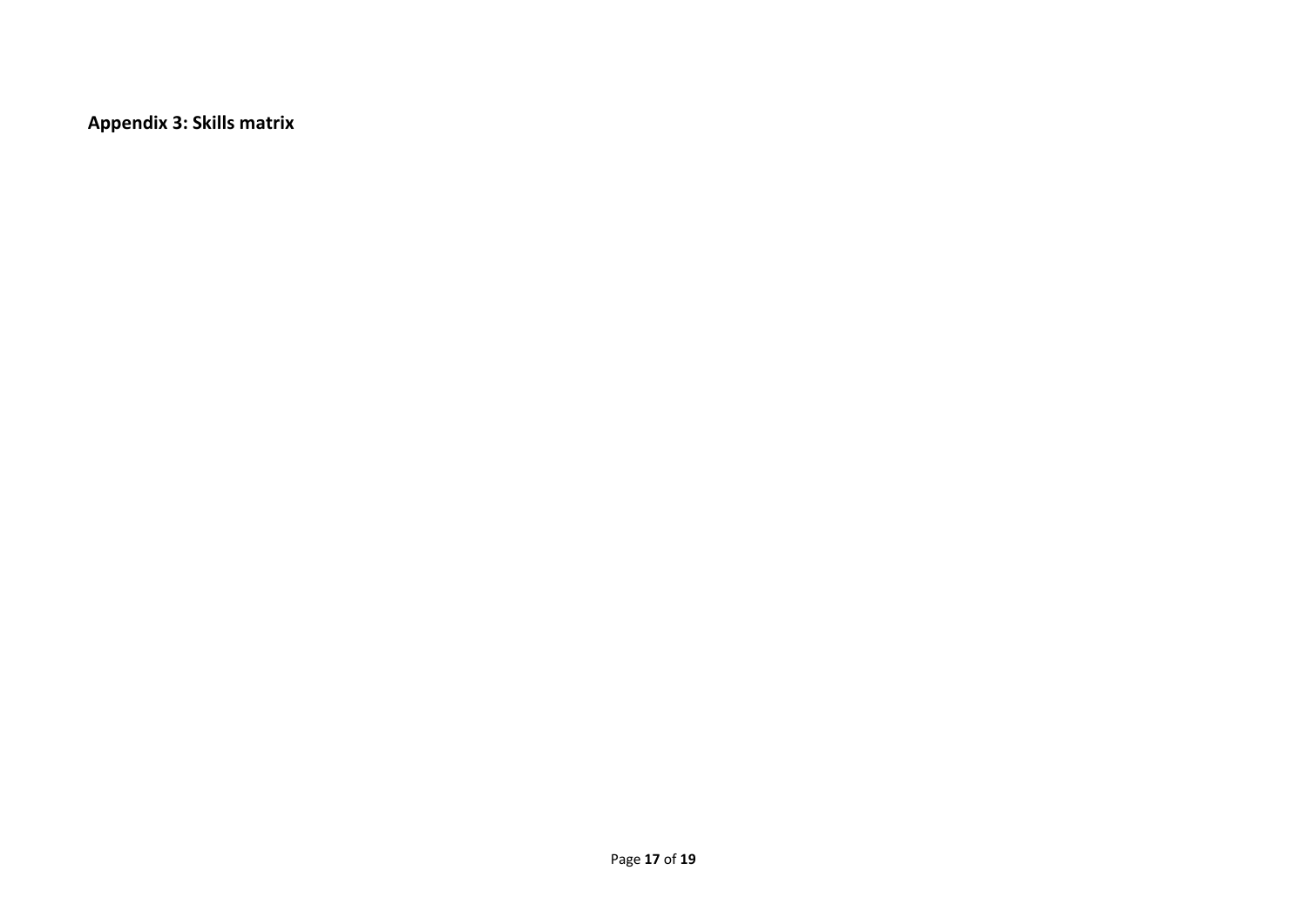| Programme Specification Appendix 3<br><b>SKILLS MATRIX: LLB Law</b><br>with Politics<br><b>LAW MODULES</b><br>Date Amended: April 2021                                                                                                        |              | <b>GRI</b><br>हैं | Analysing I  | 꾵<br>ੜੇਂ     | Criminal                     | Ι¤Ι               | <b>EULaw</b>       | 高<br>ਫ਼ਿ           | Equity &           |                    | ₫<br>Caring and the          |                    |              |                                    | lution<br>ute Res |                    |                              | 모                            |                    | යි                 | Company                 |                                |                    |                    |                      | wllw.              | Rights                       |                    | Propert<br>ectual<br>횥 | ternational                  |                    | of Evider<br>斋 | Law & Political | Medical Law                  |
|-----------------------------------------------------------------------------------------------------------------------------------------------------------------------------------------------------------------------------------------------|--------------|-------------------|--------------|--------------|------------------------------|-------------------|--------------------|--------------------|--------------------|--------------------|------------------------------|--------------------|--------------|------------------------------------|-------------------|--------------------|------------------------------|------------------------------|--------------------|--------------------|-------------------------|--------------------------------|--------------------|--------------------|----------------------|--------------------|------------------------------|--------------------|------------------------|------------------------------|--------------------|----------------|-----------------|------------------------------|
| <b>Programme Learning Outcomes</b><br>(a) Discipline specific knowledge and                                                                                                                                                                   | ă            | $\Xi$<br>ξ        | <b>IVITT</b> | IW1172       |                              | LW241             | LW2240             | JV3392             | LW3370             | LW3182             | LW3301                       | M8561              |              |                                    | LW571             | LW651              | I WARY                       | LW6631                       |                    | LN8310             | <b>M320</b>             | <b>M288</b><br>EN32911. N32921 |                    | <b>JVG360</b>      |                      | LW3250             |                              |                    |                        | JV3280                       | LW841              |                |                 | LW3260                       |
| competencies<br>(i) Mastery of an appropriate body of                                                                                                                                                                                         |              |                   |              |              |                              |                   |                    |                    |                    |                    |                              |                    |              |                                    |                   |                    |                              |                              |                    |                    |                         |                                |                    |                    |                      |                    |                              |                    |                        |                              |                    |                |                 |                              |
| knowledge<br>Demonstrate knowledge of various cognate bodies<br>of Law and the principal features of the English<br>and European legal institutions.<br>(ii) Understanding and application of key<br>concepts and techniques                  | Y            | Y                 | Y            | Y            | Y                            | Y                 | Y                  | $\mathbf{Y}$       | Y                  | Y                  | $\mathbf{Y}$                 | $\mathbf{Y}$       |              | Y                                  | Y                 | $\check{}$         | $\mathbf{Y}$                 | $\mathbf{Y}$                 | Y                  | Y                  | $\mathbf{Y}$            | Y                              | Y                  | $\mathbf{Y}$       | $\mathbf{Y}$         | Y                  | $\mathbf{Y}$                 |                    | Y                      | $\mathbf{Y}$                 | Y                  | Y              | Y               | $\mathbf{Y}$                 |
| Demonstrate knowledge of and be able to<br>understand a substantial range of major concepts,<br>principles and rules of the legal institutions.                                                                                               | $\mathbf{Y}$ | Y                 | Y            | Y            | $\mathbf{\dot{Y}}$           | Y                 | Y                  | $\mathbf{Y}$       | Y                  | Y                  | Y                            | Y                  |              | $\mathbf{Y}$                       | Y                 |                    | Y                            |                              | Y                  |                    | $\mathbf{Y}$            | Y                              |                    | $\mathbf{Y}$       |                      | Y                  | $\mathbf{Y}$                 |                    | Y                      | $\mathbf{Y}$                 |                    |                |                 | $\mathbf{Y}$                 |
| (iii) Critical analysis of key issues<br>Demonstrate the ability to analyse, synthesise,<br>critically assess and evaluate doctrinal and policy<br>ssues in the substantive and theoretical legal<br>subjects studied.                        | Y            | Y                 | Y            | Y            | $\mathbf{Y}$                 | Y                 | Y                  | $\mathbf{Y}$       | Y                  |                    | Y                            | $\mathbf{Y}$       | $\check{}$   |                                    | Y                 | $\checkmark$       | Y                            | Y                            | $\mathbf{v}$       | $\mathbf{Y}$       | $\mathbf{Y}$            | Y                              | Y                  | Y                  | ×                    | $\mathbf{Y}$       | $\mathbf{Y}$                 | $\checkmark$       | Y                      | $\mathbf{Y}$                 | Y                  | $\mathbf{Y}$   | Y               | Y                            |
| (iv) Clear and concise presentation of<br>material<br>Demonstrate the ability to present in writing,                                                                                                                                          |              |                   | Y            |              |                              | Y                 |                    |                    | Y                  |                    | Y                            | $\mathbf{Y}$       | Y            |                                    | Y                 | Y                  |                              |                              |                    |                    |                         |                                |                    | $\mathbf{Y}$       | Y                    |                    |                              | Y                  | Y                      |                              | Y                  | Y              | Y               | $\mathbf{Y}$                 |
| knowledge, legal reasoning and the awareness of<br>policy issues<br>Demonstrate the ability to present coherent<br>arguments based on research and personal                                                                                   | Υ            | Y<br>Y            |              | Y            | $\mathbf{\dot{Y}}$<br>Y      | Y                 | Y<br>Y             | Y<br>Y             | Y                  | Y<br>Y             | Y                            | Y                  |              | $\mathbf{\dot{r}}$<br>$\mathbf{Y}$ | Y                 |                    | $\mathbf{\dot{r}}$<br>Y      | Y<br>Y                       | Y                  | Y<br>Υ             | $\mathbf{\dot{Y}}$<br>Υ | Y<br>$\mathbf{Y}$              | Y                  |                    |                      | Y<br>Y             | Y<br>Y                       |                    | Y                      | Y<br>Y                       |                    |                |                 | $\mathbf{Y}$                 |
| synthesis of material<br>(v) Critical appraisal of evidence with                                                                                                                                                                              |              |                   |              |              |                              |                   |                    |                    |                    |                    |                              |                    |              |                                    |                   |                    |                              |                              |                    |                    |                         |                                |                    |                    |                      |                    |                              |                    |                        |                              |                    |                |                 |                              |
| appropriate insight<br>Demonstrate the ability to use primary and<br>secondary sources to present reasoned and<br>critical analyses and arguments, and to read,<br>analyse and reflect critically and contextually<br>upon major legal texts. | Υ            | Y                 | Y            | Y            | Y                            | Y                 | Y                  | Y                  | Y                  | Y                  | $\mathbf{Y}$                 | Y                  | Y            | $\mathbf{\dot{r}}$                 | Y                 | Y                  | $\mathbf{Y}$                 | Y                            | Y                  | Y                  | Y                       | Y                              | Y                  | Y                  | Y                    | Y                  | $\mathbf{Y}$                 | Y                  | Y                      | Y                            | Y                  | Y              | Y               | Y                            |
| (vi) Other discipline specific competencies<br>Demonstrate the ability to conduct independent<br>legal research using library resources and legal<br>databases                                                                                | $\mathbf{Y}$ | Y                 | Y            | $\mathsf{Y}$ | $\mathbf{Y}$                 | Y                 | $\mathbf{\dot{Y}}$ | $\mathbf{Y}$       | $\mathbf{\dot{Y}}$ | $\mathbf{\dot{r}}$ | $\mathbf{\dot{Y}}$           | $\mathbf{\dot{Y}}$ | Y            | $\mathbf{Y}$                       | Y                 | $\mathbf{\dot{Y}}$ | $\mathbf{\dot{r}}$           | Y                            | $\mathbf{\dot{Y}}$ | $\mathbf{\dot{r}}$ | $\mathbf{Y}$            | $\mathbf{Y}$                   | $\mathbf{\dot{Y}}$ | $\mathsf{Y}$       | $\mathbf{Y}$         | $\mathbf{\dot{Y}}$ | $\mathbf{\dot{r}}$           | $\mathbf{\dot{Y}}$ | $\mathbf{Y}$           | $\mathbf{\dot{r}}$           | $\mathbf{\dot{Y}}$ | $\mathsf{Y}$   | Y               | $\mathbf{Y}$                 |
| (b) Transferable skills                                                                                                                                                                                                                       |              |                   |              |              |                              |                   |                    |                    |                    |                    |                              |                    |              |                                    |                   |                    |                              |                              |                    |                    |                         |                                |                    |                    |                      |                    |                              |                    |                        |                              |                    |                |                 |                              |
| (i) Oral communication<br>Display the ability to present reasoned arguments<br>in relation to legal matters.                                                                                                                                  |              | $\mathbf{Y}$      | Y            | Y            | $\mathbf{\dot{Y}}$           |                   |                    | Y                  | $\mathbf{Y}$       |                    | $\mathbf{Y}$                 | $\mathbf{Y}$       |              |                                    | Y                 |                    |                              |                              | $\mathbf{\dot{r}}$ | Y                  | $\mathbf{Y}$            | $\mathbf{Y}$                   | Y                  |                    | $\mathbf{Y}$         | $\mathbf{Y}$       |                              | $\mathbf{Y}$       | Y                      | $\mathbf{Y}$                 | $\mathbf{\dot{r}}$ | $\mathbf{Y}$   | $\mathbf{Y}$    | $\mathbf{Y}$                 |
| (ii) Written communication                                                                                                                                                                                                                    |              |                   |              |              |                              |                   |                    |                    |                    |                    |                              |                    |              |                                    |                   |                    |                              |                              |                    |                    |                         |                                |                    |                    |                      |                    |                              |                    |                        |                              |                    |                |                 |                              |
| Demonstrate the ability to write in a suitable<br>academic style; to be critical and analytical; and<br>to present data clearly in written forms of<br>communication<br>(iii) Information technology                                          | $\mathbf{Y}$ | $\mathbf{Y}$      | Y            | Y            | $\mathbf{Y}$                 | Y                 | $\mathbf{Y}$       | $\mathbf{\dot{r}}$ | Y                  | $\mathbf{Y}$       | $\mathbf{Y}$                 | $\mathbf{Y}$       | Y            | $\mathbf{Y}$                       | Y                 | Y                  | $\mathbf{Y}$                 | $\mathbf{Y}$                 | Y                  | $\mathbf{Y}$       | $\mathbf{\dot{Y}}$      | $\mathbf{Y}$                   | $\mathbf{Y}$       | $\mathbf{Y}$       | Y                    | $\mathbf{Y}$       | $\mathbf{Y}$                 | Y                  | $\mathbf{Y}$           | $\mathbf{Y}$                 | Y                  | $\mathbf{Y}$   | Y               | $\mathbf{Y}$                 |
| Demonstrate the ability to use the internet,<br>specific electronic information retrieval systems,<br>use of new learning technologies.                                                                                                       | Y            | Y                 | Y            | Υ            | $\mathbf{\dot{Y}}$           | Y                 | Y                  | Y                  | Y                  | Y                  |                              |                    |              |                                    |                   |                    |                              | Y                            |                    |                    | Υ                       | Y                              | Υ                  | Y                  |                      | Y                  | Y                            | Y                  | Y                      | Y                            |                    | Y              | Y               | Y                            |
| To be able to produce a word-processed essay or<br>other text in accordance with a standard template.                                                                                                                                         | Y            |                   |              |              |                              |                   |                    |                    |                    |                    | Y                            | Y                  |              | Y                                  | Y                 | Y                  |                              |                              |                    |                    |                         |                                |                    |                    |                      |                    |                              |                    |                        |                              |                    |                |                 |                              |
| Use IT to effectively to support their studies                                                                                                                                                                                                |              | Y                 | Y            | Y            | $\mathbf{\dot{Y}}$           |                   | Y                  | Y                  | Y                  | Y                  | Y                            | Y                  | Y            | $\mathbf{\dot{r}}$                 | Y                 |                    | Y                            | Y                            |                    | Υ                  | $\mathbf{\dot{Y}}$      | Y                              | Υ                  | Y                  |                      | Y                  | Y                            |                    | Y                      | Y                            |                    |                |                 | Y                            |
| including use of IT for bibliographic and archive<br>searches, data analysis and written/visual<br>presentation of work<br>(iv) Numeracy                                                                                                      | Y            | Y                 | Y            | Y            | $\mathbf{Y}$                 | Y                 | Y                  | $\mathbf{Y}$       | Y                  | $\mathbf{Y}$       | $\mathbf{Y}$                 | $\mathbf{Y}$       | $\mathbf{Y}$ | $\mathbf{Y}$                       | $\mathbf{Y}$      | Y                  | $\mathbf{Y}$                 | Y                            | Y                  | $\mathbf{Y}$       | $\mathbf{Y}$            | $\mathbf{Y}$                   | Y                  | $\mathbf{\dot{r}}$ | Y                    | $\mathbf{Y}$       | $\mathbf{Y}$                 | Y                  | Y                      | $\mathbf{Y}$                 | Y                  | $\mathbf{Y}$   | Y               | $\mathbf{Y}$                 |
| Demonstrate the ability to analyse, interpret and<br>present relevant data using statistical and<br>graphical techniques; to make simple<br>mathematical calculations                                                                         |              |                   |              |              |                              |                   |                    |                    | ×                  |                    |                              |                    |              |                                    |                   |                    |                              |                              |                    |                    |                         |                                | Y                  | Y                  |                      | Y                  |                              |                    |                        |                              |                    |                |                 |                              |
| (v) Team working<br>Demonstrate the ability to work in a group as a                                                                                                                                                                           |              |                   |              |              |                              |                   |                    |                    |                    |                    |                              |                    |              |                                    |                   |                    |                              |                              |                    |                    |                         |                                |                    |                    |                      |                    |                              |                    |                        |                              |                    |                |                 |                              |
| participant who contributes effectively to the<br>group task including collaborative planning<br>(vi) Problem solving                                                                                                                         |              | Y                 |              | Y            |                              |                   |                    | Y                  | Y                  |                    |                              | Y                  |              |                                    | ×                 |                    |                              |                              |                    |                    | Y                       | Y                              | Y                  |                    |                      | Y                  |                              |                    |                        |                              |                    |                | Y               |                              |
| Demonstrate the ability to apply knowledge to<br>situations of varying complexity and to provide<br>solutions to actual or hypothetical problems<br>Address problems in Law using a range of primary                                          | Y<br>Y       | Y<br>Y            |              | Y<br>Y       | Y<br>Y                       | Y<br>Y            | $\mathbf{Y}$<br>Y  | Y<br>Y             | Y<br>Y             | Y<br>$\mathbf{Y}$  | $\mathbf{Y}$<br>$\mathbf{Y}$ | Y<br>Y             | Y            | Y<br>$\mathbf{\dot{r}}$            | Y<br>Y            | Y<br>Y             | $\mathbf{Y}$<br>$\mathbf{Y}$ | Y<br>Y                       | Y<br>Y             | Y<br>Y             | Y<br>Y                  | Y<br>$\mathbf{Y}$              | Y<br>Y             | Y<br>Y             | Y<br>Y               | Y<br>Y             | Y<br>Y                       | Y<br>Y             | $\mathbf{Y}$<br>Y      | Y<br>Y                       | Y                  | Y              | Y               | Y<br>Y                       |
| and secondary sources.<br>(vii) Information handling                                                                                                                                                                                          |              |                   |              |              |                              |                   |                    |                    |                    |                    |                              |                    |              |                                    |                   |                    |                              |                              |                    |                    |                         |                                |                    |                    |                      |                    |                              |                    |                        |                              |                    |                |                 |                              |
| Demonstrate the ability, through directed and<br>independent study, to gather, analyse and deploy                                                                                                                                             | Y            | Y                 | Y            | Y            | Y                            | Y                 | Y                  | Y                  | Y                  | $\mathbf{Y}$       | $\mathbf{Y}$                 | Y                  | Y            | $\mathbf{\dot{r}}$                 | Y                 | Y                  | $\mathbf{Y}$                 | Y                            | Y                  | Y                  | Y                       |                                | Y                  | $\mathbf{Y}$       | $\mathbf{\check{r}}$ | Y                  | $\mathbf{\dot{r}}$           | Y                  | $\mathbf{\check{r}}$   | $\mathbf{Y}$                 | Y                  | Y              | Y               | $\mathbf{Y}$                 |
| material<br>(viii) Skills for lifelong learning                                                                                                                                                                                               |              |                   |              |              |                              |                   |                    |                    |                    |                    |                              |                    |              |                                    |                   |                    |                              |                              |                    |                    |                         |                                |                    |                    |                      |                    |                              |                    |                        |                              |                    |                |                 |                              |
| Ability to reflect on their learning and to seek to<br>make use of feedback.<br>The development of transferable skills.                                                                                                                       | Y            | Y<br>Y            | Y            | $\mathbf{Y}$ | $\mathbf{Y}$                 | $\mathbf{Y}$<br>Y | Y<br>Y             | $\mathbf{Y}$       | $\mathbf{Y}$<br>Y  | Y<br>Y             | $\mathbf{Y}$<br>Y            | $\mathbf{Y}$<br>Y  | $\checkmark$ | Y<br>$\mathbf{Y}$                  | Y<br>Y            | $\mathbf{Y}$       | $\mathbf{\dot{r}}$           | $\mathbf{Y}$<br>$\mathbf{v}$ | $\mathbf{Y}$       | Y<br>Y             | $\mathbf{Y}$<br>Y       | $\mathbf{Y}$<br>Y              | $\mathbf{Y}$       | $\mathbf{Y}$<br>Y  | Y                    | Y<br>Y             | $\mathbf{Y}$                 | $\mathbf{Y}$       | $\mathbf{Y}$           | $\mathbf{Y}$                 | Y                  | Y              |                 | $\mathbf{Y}$                 |
| The ability to plan and undertake tasks in area of<br>law studied.                                                                                                                                                                            | Y            | Y                 | $\mathbf{Y}$ | $\mathbf{Y}$ | $\mathbf{Y}$<br>$\mathbf{Y}$ | Y                 | $\mathbf{\dot{Y}}$ | $\mathbf{Y}$<br>Y  | Y                  | Y                  | Y                            | Y                  | Y            | $\mathbf{Y}$                       | Y                 | $\checkmark$       | Y                            | Y                            |                    | $\mathbf{Y}$       | $\mathbf{Y}$            | $\mathbf{Y}$                   | $\mathbf{Y}$       | Y                  | Y                    | $\mathbf{Y}$       | $\mathbf{Y}$<br>$\mathbf{Y}$ | Y                  | Y                      | $\mathbf{Y}$<br>$\mathbf{Y}$ |                    | $\mathbf{Y}$   | Y               | $\mathbf{Y}$<br>$\mathbf{Y}$ |